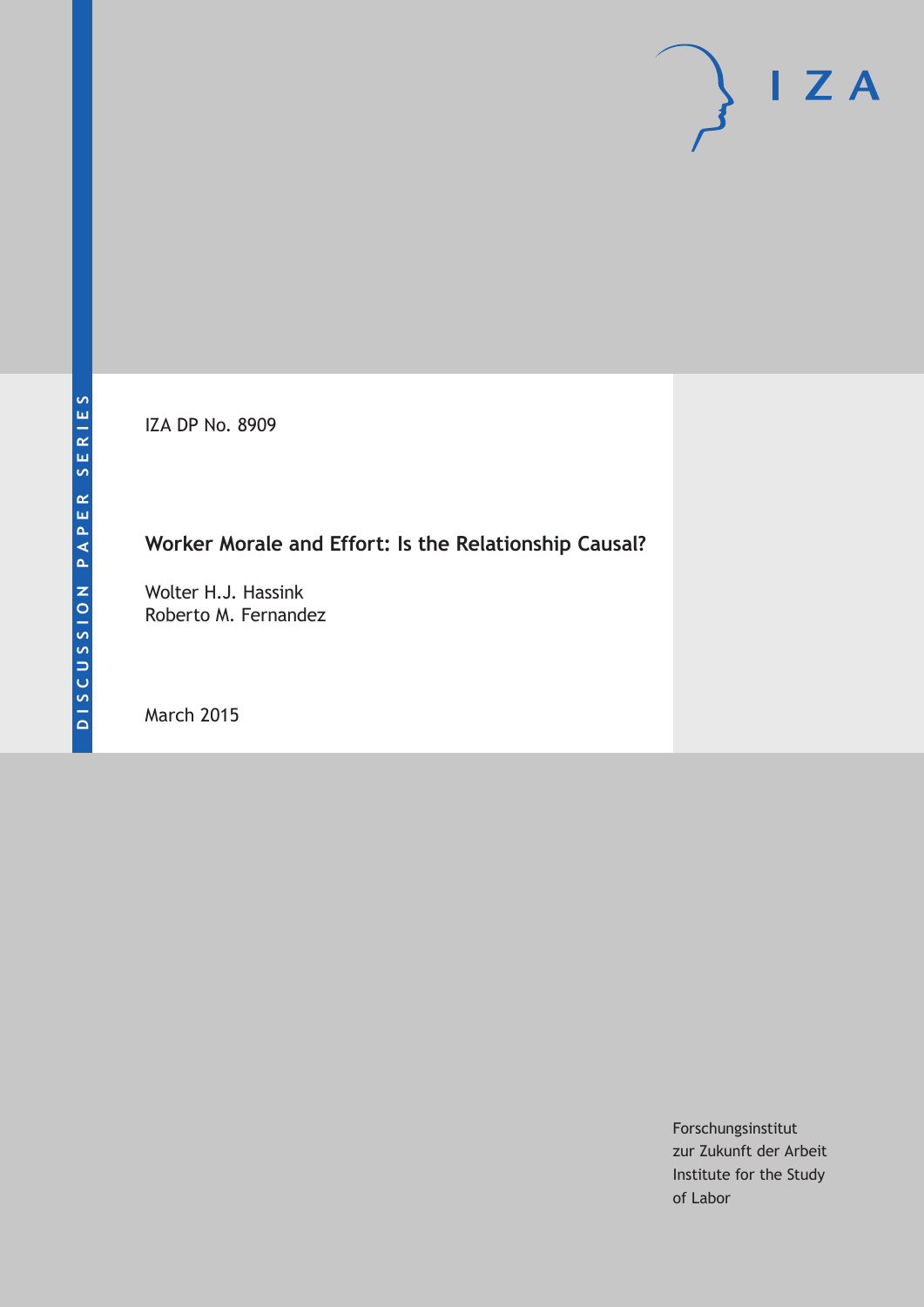# **Worker Morale and Effort: Is the Relationship Causal?**

### **Wolter H.J. Hassink**

*Utrecht University and IZA*

### **Roberto M. Fernandez**

*MIT Sloan School of Management*

Discussion Paper No. 8909 March 2015

IZA

P.O. Box 7240 53072 Bonn Germany

Phone: +49-228-3894-0 Fax: +49-228-3894-180 E-mail: iza@iza.org

Any opinions expressed here are those of the author(s) and not those of IZA. Research published in this series may include views on policy, but the institute itself takes no institutional policy positions. The IZA research network is committed to the IZA Guiding Principles of Research Integrity.

The Institute for the Study of Labor (IZA) in Bonn is a local and virtual international research center and a place of communication between science, politics and business. IZA is an independent nonprofit organization supported by Deutsche Post Foundation. The center is associated with the University of Bonn and offers a stimulating research environment through its international network, workshops and conferences, data service, project support, research visits and doctoral program. IZA engages in (i) original and internationally competitive research in all fields of labor economics, (ii) development of policy concepts, and (iii) dissemination of research results and concepts to the interested public.

<span id="page-1-0"></span>IZA Discussion Papers often represent preliminary work and are circulated to encourage discussion. Citation of such a paper should account for its provisional character. A revised version may be available directly from the author.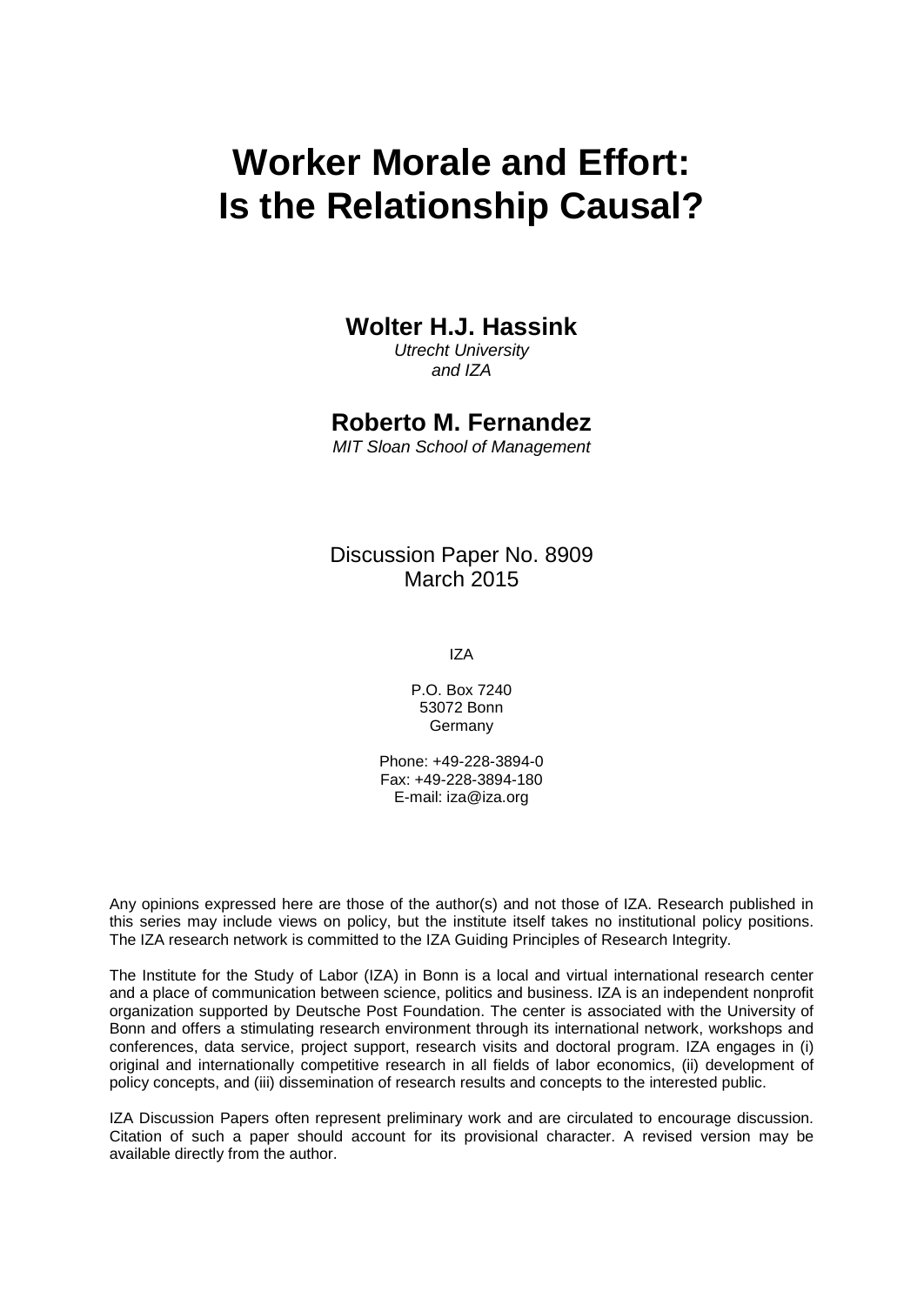IZA Discussion Paper No. 8909 March 2015

# **ABSTRACT**

### **Worker Morale and Effort: Is the Relationship Causal?[\\*](#page-1-0)**

We investigate a unique setting which enables us to distinguish between two theories of work performance. A standard labor supply framework implies a negative effect of the nonpecuniary cost of work on the employee's effort. In contrast, a model of worker morale that is consistent with a widely used theory of Akerlof and Yellen (QJE,1990) predicts this negative effect is stronger (weaker) for low-morale (high-morale) workers. We exploit a natural experiment design of a firm relocation from Milwaukee's Central Business District to the area's suburban ring in 1992. Since the employees did not choose the location of the new plant, there is an exogenous source of variation on the adjusted commuting distance among those who stay at the firm. Some of the workers received a windfall gain, whereas other workers experienced an unforeseen cost in longer commuting time. The estimates indicate that low-morale workers are responsive to the shock in commuting time. We conclude that the results favor the model of worker morale.

JEL Classification: J24, J31, M52

Keywords: worker morale, absenteeism, natural experiment

Corresponding author:

Wolter H.J. Hassink Utrecht School of Economics Kriekenpitplein 21-22 3584 EC Utrecht The Netherlands E-mail: [w.h.j.hassink@uu.nl](mailto:w.h.j.hassink@uu.nl)

We are grateful to seminar participants at University of Bergen, SOLE Meetings (Chicago), Frisch Centre/NOVA (Oslo), EALE (Bonn), Belgian Day for Labor Economists (Leuven), and a Workshop on Absenteeism and Social Insurance (Bergen). We appreciate comments by Maarten Goos, Dan Hamermesh, Per Johansson, Ed Lazear, Gerard Pfann, Knut Røed, Giovanni Russo, and Kjell Vaage.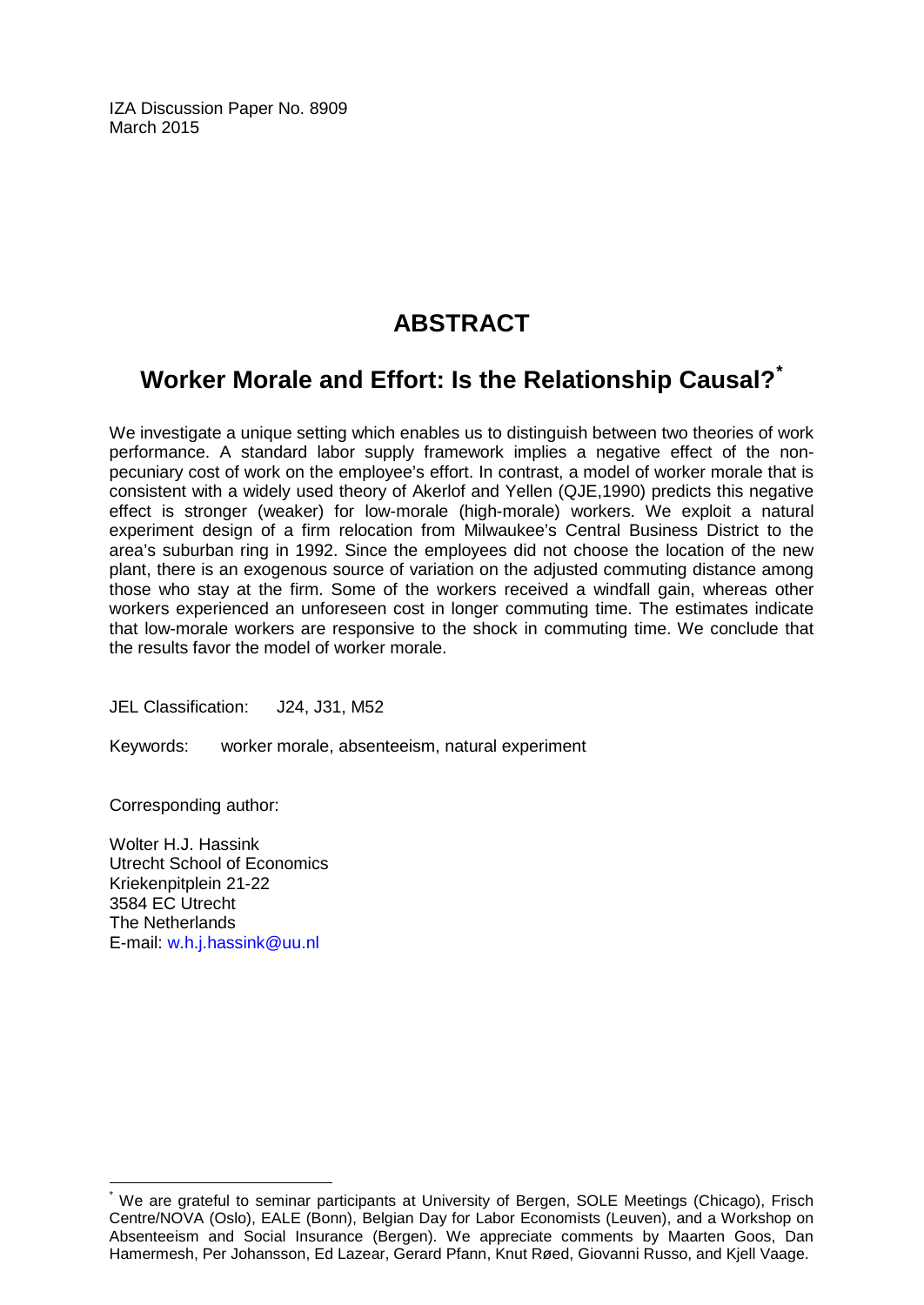#### **1. Introduction**

The management literature has provided abundant evidence that firms spend resources to increase the commitment and loyalty of their work force, and that these investments are likely to pay off (Pfeffer, 1994, 1998; O'Reilly and Pfeffer, 2000). In other words, by putting their people first, profits to the firms will be increased. But does worker loyalty produce better job performance?

On the one hand, many economists would be skeptical of claims of worker morale mattering because of the issue of adverse selection. Simply put, workers with a poor bargaining position in the external labor market – those with bad external prospects – would declare themselves to be loyal to the firm and display high morale. Consider a firm where there is an adverse change in the cost of paid work, making work at this firm less attractive (more costly) to the worker. The reaction to this shock would differ across workers depending on the attractiveness of the outside option. High-morale workers with a worse outside option would be less inclined to leave the firm than those with good external options, because they are less likely to find another employer where they can receive equivalent earnings. Therefore, by setting a higher wage, the firm can worsen the relative attractiveness of the worker's external options, so that the firm can in effect purchase worker morale. If raising wages is always available as an option to induce the appropriate behavior, why would a firm need to pay any attention at all to worker morale?

On the other hand, other research in economics is more sympathetic with the idea that many researchers have considered a class of models of worker's morale and their commitment to the firm (Bewley, 1999). It is based on the starting point that worker's utility may be based on non-pecuniary variables in addition to monetary variables and costly effort. Commitment to the firm may be shaped by the firm's identity (Akerlof and Kranton, 2005). According to this line of reasoning, to the extent that there are non-monetary attributes of the job that are part of the worker's utility function, improving worker morale can be employed as an a means of inducing effort from workers, leading to higher productivity (Akerlof and Kranton, 2005). Additionally, worker morale may be important to a firm as a means of establishing a long-run relationship between the worker and the firm, over and above the firm's reputation and the content of the labor contract (Bolton, 1990). From the firm's perspective, such a long-term orientation can be very useful as a means of withstanding unanticipated adverse market shocks.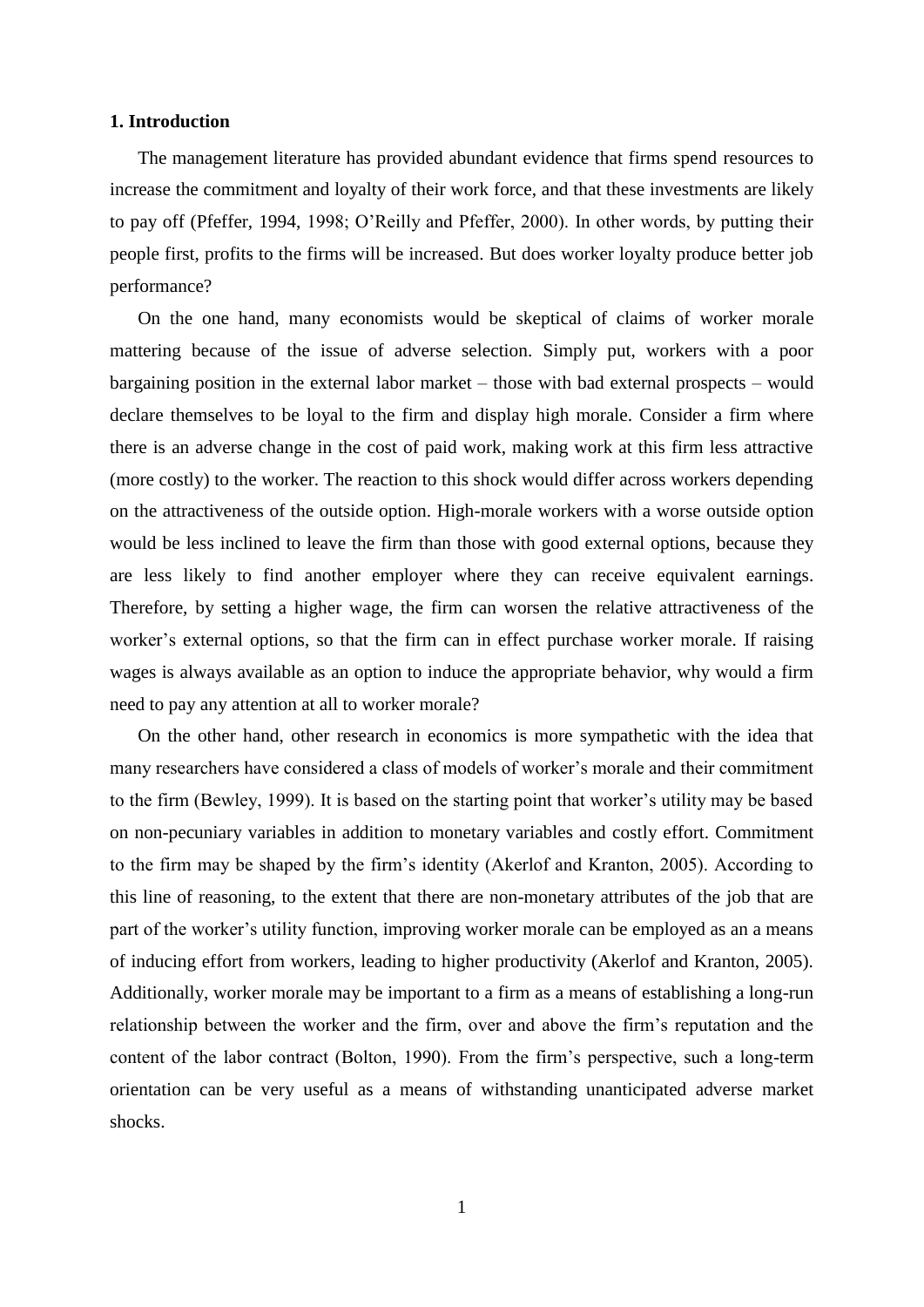Distinguishing between these two lines of thought on the role of worker morale is empirically very difficult. To gauge the effect of morale on the worker's productivity, we are confronted by an econometric identification issue. First, both aforementioned explanations imply that an increase in the costs of paid work to the worker (changes that make it is costlier to have a match with the employer) lead to lower production. Thus, in order to discriminate between these theories, in addition to data on productivity, information on worker morale and her outside option is also needed. This raises a second thorny issue, i.e., how does one measure morale independent of changes in worker's behavior in the face of increased costs to the paid worker? Third, even if these challenges could be overcome, were we to observe relationships among worker morale, output, effort, and the value of the outside option, we could not be sure of the causal order of these effects. It is hard to find an exogenous source of variation to the worker in long-run relationships, which can be related to differences in worker morale and the outside option.<sup>1</sup>

In this study, we apply a design that is driven by an exogenous shock in the non-pecuniary cost of work. It is based on the prediction that increased commuting time leads to lower productivity (through higher absence) and a higher likelihood of separation from the employer. We consider a firm in downtown Milwaukee that moved from the central city to a suburb of that town, which is located about 10.5 miles away from the old plant. From the worker's perspective, this plant relocation comes as an exogenous shock in commuting time.<sup>2</sup> For some workers who need to commute over longer distances it is experienced as an unforeseen additional cost, while for the other workers it constitutes a windfall gain in time. Exploiting this exogenous information, we observe that the negative shock of a longer commuting distance elicits lower worker productivity measured in the form of higher absenteeism.

According to worker morale theories, the response to the shock should differ across employees. High-morale workers should not respond to a negative shock, either in terms of productivity and/or separation from the firm, whereas low-morale workers should respond to the longer commute by lowered productivity and/or seeking external options for employment.

 $\overline{a}$ 

 $1$ . The scope condition of the laboratory experiments is short-run relationships. See for instance Fehr and Falk (1999) and Fehr and Gächter (2002).

 $2$  This setup of such a shock variable that results from a change of a location of a firm from the city center to the suburbs has been applied in studies designed to test the spatial mismatch hypothesis regarding race differences in labor market behavior (Fernandez 1994, 2008; Zax 1989, 1990; Zax and Kain 1991, 1996; for a review, see Fernandez and Su (2004), pp. 547-53).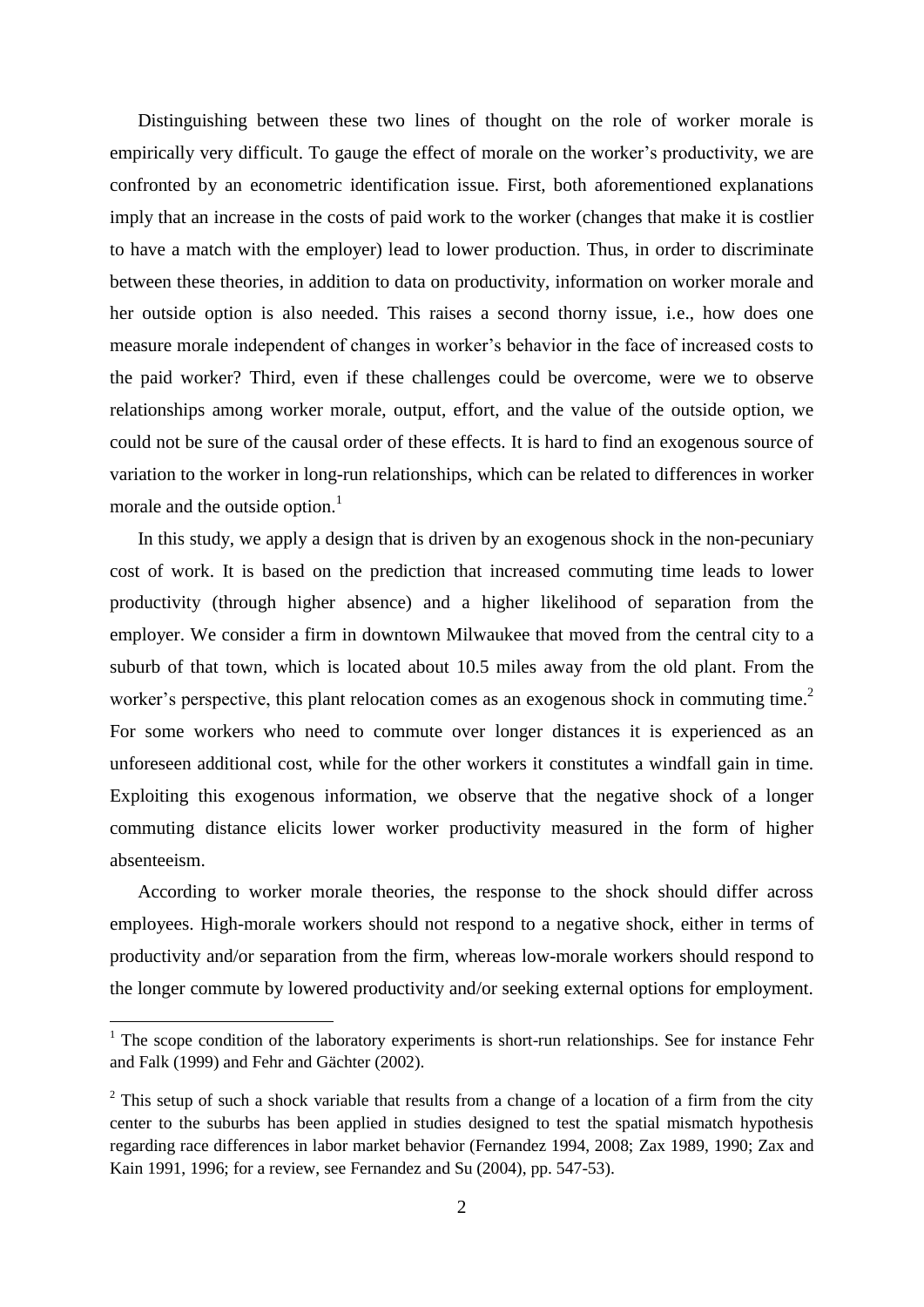Exploiting a combination of this shock with ex ante information on the worker's morale prior to the shock, our estimates indicate that over all workers, there is a negative effect of the adverse circumstance on work effort. However, this effect is absent for the workers who stated prior to the move that they had relatively high morale. In contrast, for the workers who declared themselves to have low-work morale at time 1, the shock has a strong negative impact on work effort. Moreover, supporting the idea that the morale effect is causal, the effect of the shock does not change with differences in the worker's assessments of the strength of their outside options prior to the shock.

The paper has the following structure. In Section 2 gives the conceptual framework of morale. In Section 3 the plant's relocation, the shock variable of commuting time and the measures of worker morale are described in great detail. Section 4 considers the statistical identification strategy. In Section 5 the estimates are presented. The robustness checks are given in Section 6. The conclusion is given in Section 7.

#### **2. Conceptual framework**

1

Worker morale is a broad concept. Various classes of theories of employee performance are based on the key issue of worker morale and loyalty. It includes theories of the identity of organizations (Akerlof and Kranton, 2005), exit, voice, and loyalty (Hirschmann, 1970), reciprocity and gift exchange (Akerlof , 1982), and team spirit (Kandel and Lazear, 1992). Bewley (1998, p. 476) applies the following definition: "Morale is the acceptance and willingness to contribute to organizational objectives and is important because people tend to benefit those who help them and to hurt those who harm them. (…) good morale implies willingness to make personal sacrifices for the good of the organization."<sup>3</sup> According to interviews of Campbell and Kamlani (1997) and Bewley (1998) managers emphasize that morale is an important reason why employers do not want to decrease their nominal wage, because they expect workers to respond to such decreases with lower effort.

We consider worker morale against the backdrop of the influence of the cost of work on work performance. Broadly speaking, two opposite approaches have been developed in different literatures. The first approach – that excludes morale – is based on the assumption

<sup>&</sup>lt;sup>3</sup> As such, this definition is related to the concept of "organizational citizenship behavior" and "organizational commitment" in the organizational psychology literature (Mowday, Porter and Steers 1982; Podsakoff et al. 2009).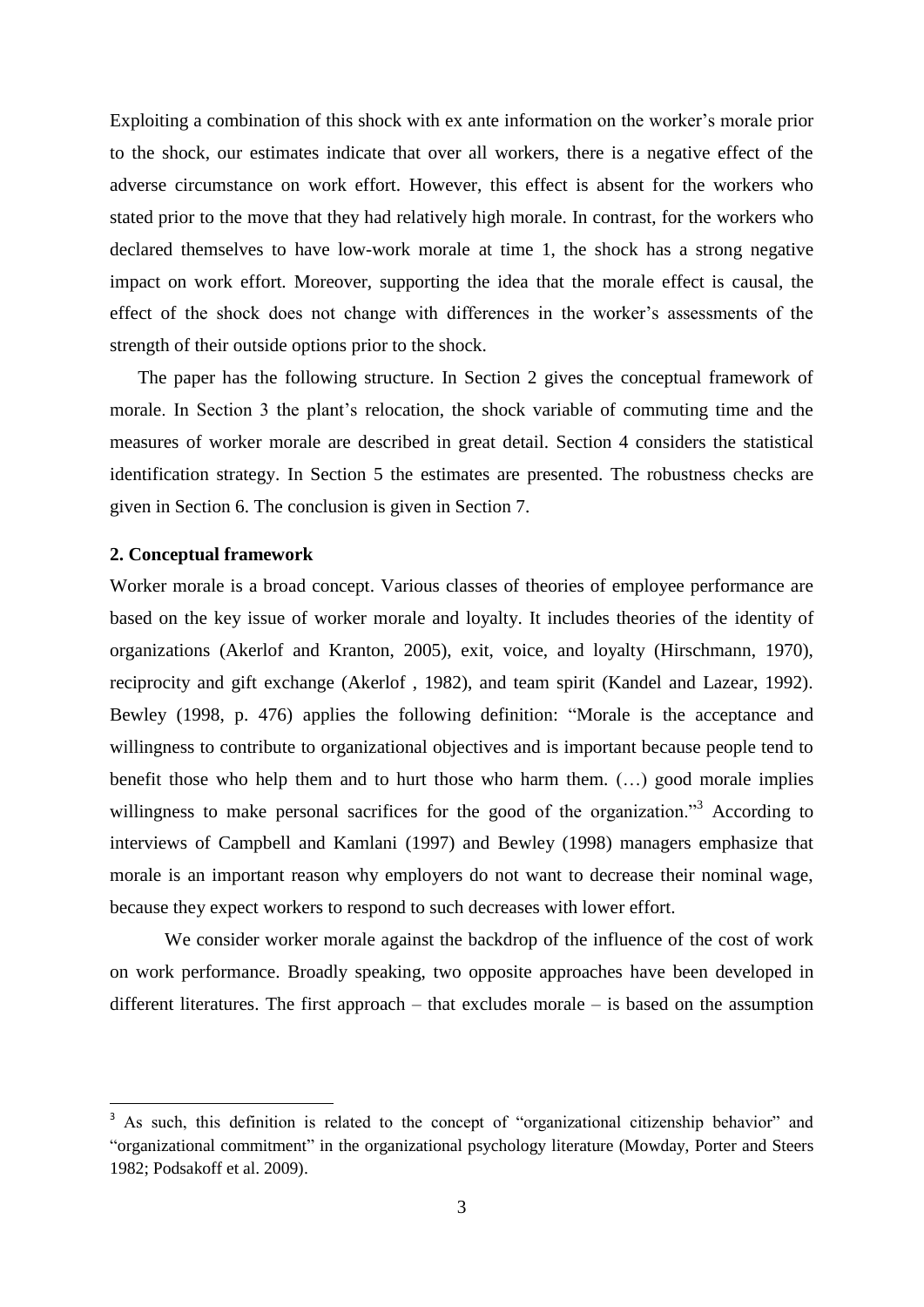that effort is reduced by a higher disutility (or cost) of work to the worker. The marginal change of effort at the intensive margin is <sup>4</sup>

$$
\frac{\partial E}{\partial c}<0
$$

where *E* is effort, and *c* is cost of work to the worker. Many empirical studies of worker effort are based on this simple framework. The cost variable *c* includes family conditions or home production (Vistnes, 1997), commuting distance to work (Allen, 1981), work incentives (Barmby et al. 1991; Johansson and Palme, 1996; Ichino and Riphahn, 2005; Hassink and Koning, 2009), as well as the bargaining position of the worker on the external labor market (Arai and Thoursie, 2005). There is no need to include morale in this framework, since morale is posited to be inversely related to the worker's bargaining position.

The second approach is based on the influence of worker morale on effort. More specifically, it leads to the mechanism that firms may benefit from a work force with high morale, because it may help cushion the effect of an adverse shock on the cost of effort for high-morale workers. This mechanism can be shown in a reformulation of the framework developed by Akerlof and Yellen (1990) to explain unemployment. In such a framework, workers can be distinguished with respect to morale. High-morale workers provide the usual effort  $E$  – indicated by *m* and normalized at one – whereas those with low morale provide effort below the usual level:<sup>5</sup>

$$
(1) \qquad E = \min(m, 1) \qquad m > 0
$$

 $\overline{a}$ 

Thus, for low-morale workers a change of effort can be accomplished if their worker morale is changed. For instance, a wage gift would induce reciprocal behavior of the worker toward the firm in the form of higher work effort.

The intuition behind the second approach is that equation (1) does not allow for any interaction between a change in the cost of work and initial morale. However, the response to an increase of the cost of work may be stronger for a low-morale worker than for a high-

 $4$  Of course, it is a very stylized expression, which can be made richer by including worker's benefit and the firm's costs and benefits of maintaining the high effort of the worker. We abstract from effort at the extensive margin (separations).

<sup>&</sup>lt;sup>5</sup> Akerlof and Yellen related worker morale to a fair wage  $m = w/w^*$ , for which w is defined as the market clearing wage and  $w^*$  is the worker's fair wage.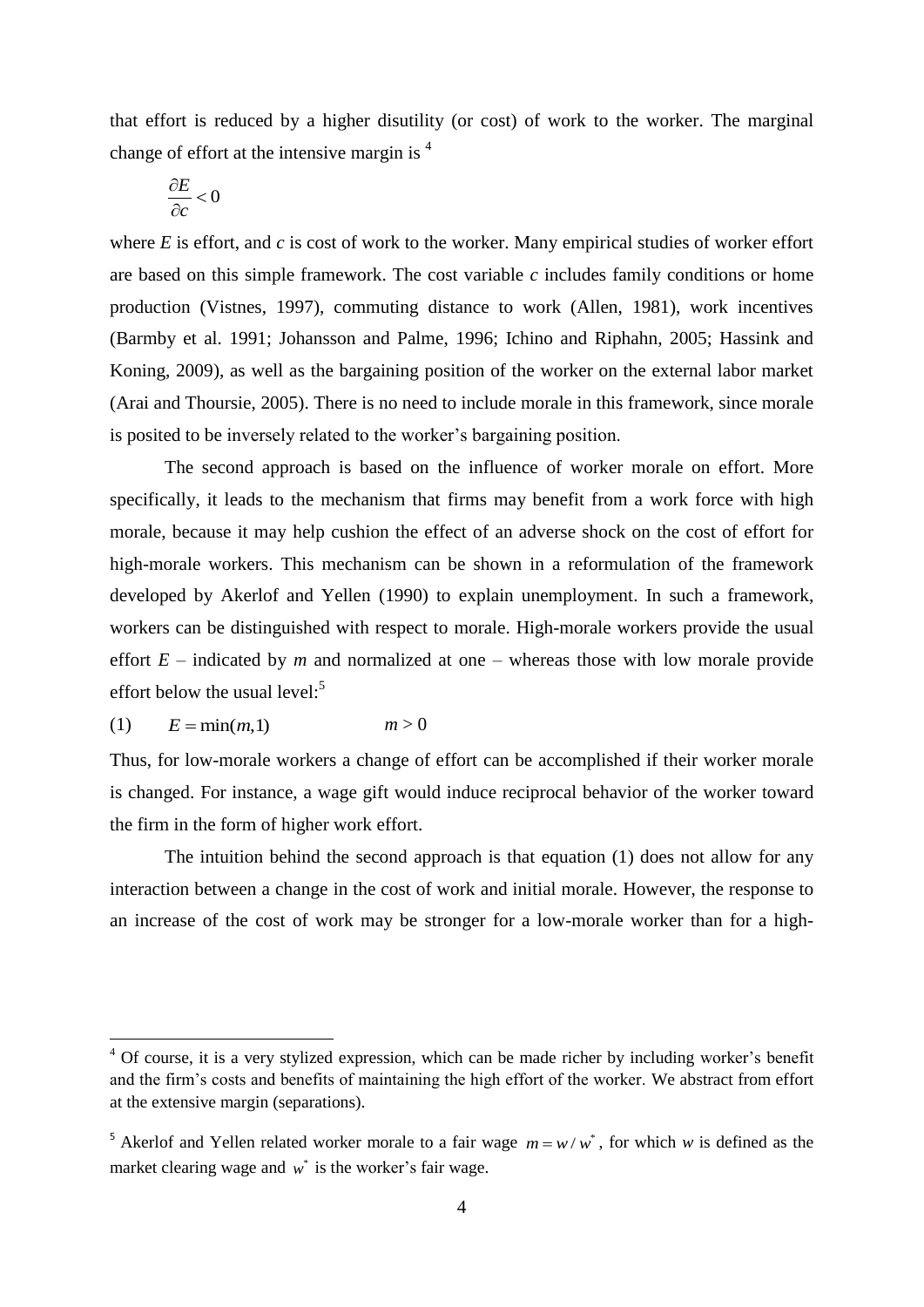morale worker. It may be formalized by adding a cost of effort *c* to both groups of workers. 6 Effort is decreasing in *c* for all workers:

(2) 
$$
E = min(e^{-c/m} + m, e^{-c} + 1)
$$
  $c, m > 0$ 

For high-morale workers ( $m \ge 1 + e^{-c} - e^{-c/m}$ ) the marginal change of effort is

$$
\frac{\partial E}{\partial c} = -e^{-c}
$$

whereas for low-morale workers, the marginal change of effort depends on their worker morale.

$$
\frac{\partial E}{\partial c} = -\frac{1}{m} e^{-c/m}
$$

The important implication of equation (2) is that the change of effort is stronger for workers with low morale:

$$
(3) \qquad \left|\frac{\partial E}{\partial c}\right|_{m \text{ large}} < \left|\frac{\partial E}{\partial c}\right|_{m \text{ small}}
$$

So far, the empirical literature on morale and workplace performance has concentrated on the reciprocal mechanism of equation (2), in which a change in morale induces a change of effort. Lee and Rupp (2007) considered the effect of wage cuts on performance of airline pilots. They found a strong negative decline of effort, which is however short lived and is limited to non-bankrupt airlines. Cohn, Fehr, Hermann, and Schneider (2011) found evidence of a fair wage, which is determined by reference and social comparison with their team members' wages. The estimates of Kube, Maréchal, and Puppe (2012) were based on a field experiment in the workplace, which resulted in evidence of reciprocity.

In all of the aforementioned studies, changes in morale of individual workers were evoked by imposing different rewards relative to some measure of a fair wage. To get a measure of differences in the level of morale across workers, there are stronger requirements on the quality of the data. The organizational literature has developed various measures of dimensions of employee morale (Podsakoff et al., 2000, 2009). As far as we know, these measures have not been used in an empirical analysis of worker performance based on quasiexperimental design.

**.** 

<sup>6</sup> Effort is normalized at one for workers with zero *c*.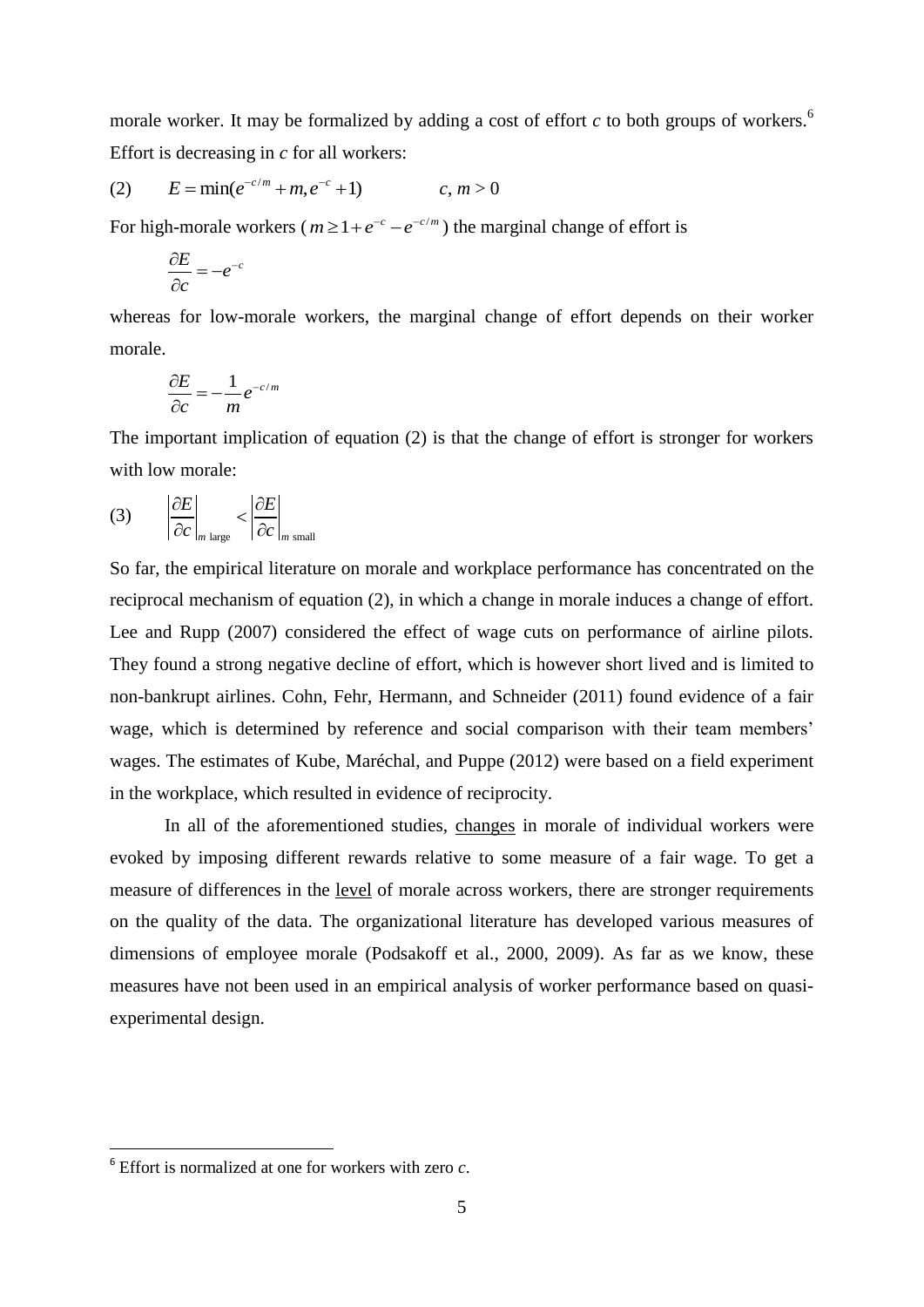#### **3. The firm**

We study a food processing firm that publicly announced in the fall of 1989 that it was going to relocate the plant from Milwaukee's Central Business District to the area's suburban ring in 1993. The firm invested \$92 million in building a new facility located about 10.5 miles from the old plant. The old facility was located in a 100 year old, cramped, multi-story plant. The new facility allowed for a massive upgrade of the production equipment. The new machines delivered higher quality, and there was a clear increase in the productivity of the new plant. In making the decision, the firm's management considered three alternative suburban locations. They conducted a study measuring what the commuting distance would be for each of the incumbent workers to the three alternative sites, and then chose the location that was the least disruptive to workers' commutes. For detailed descriptions of the case, see Fernandez (1994, 2001, 2008).

Fernandez (1994) argued there was good evidence that the firm was not relocating to change the work force. First, the firm announced that there was no intention to dismiss the current employees through the move, and publicly gave the incumbent workforce a no-layoff guarantee. In addition, the firm's management publicly guaranteed workers an hourly wage in the new plant which was to be no less than their wage in the old plant.

The firm's workforce was studied before and after the firm relocation. The survey data were collected by face-to-face interviews with all employees in spring 1991, which was about six to nine months before the relocation of the firm. In 1994 the workforce was surveyed again, also tracking those workers who left the firm (Fernandez, 2008). Respondents received \$15.00 (\$50.00) for participating in the first (second) wave of the survey. Of the 337 employees who were employed in the production plant in 1991, a total of 252 employees stayed with the firm through the transition to the new plant. Of these, 178 employees responded to surveys for both periods (78 white-collar, and 100 blue-collar employees). In addition, there is survey information for available for 71 employees who left the firm (34 white-collar, and 37 blue-collar workers).

For all employees in 1991, information of their postal address was available, so that it was possible to measure the road map commuting time from their 1991 address to both the downtown plant and suburban locations. Our empirical analysis will be based on the time to commute to both locations. It is defined as

 $com_{91}$  = total round-trip commuting time (in hours) from 1991 residence to old location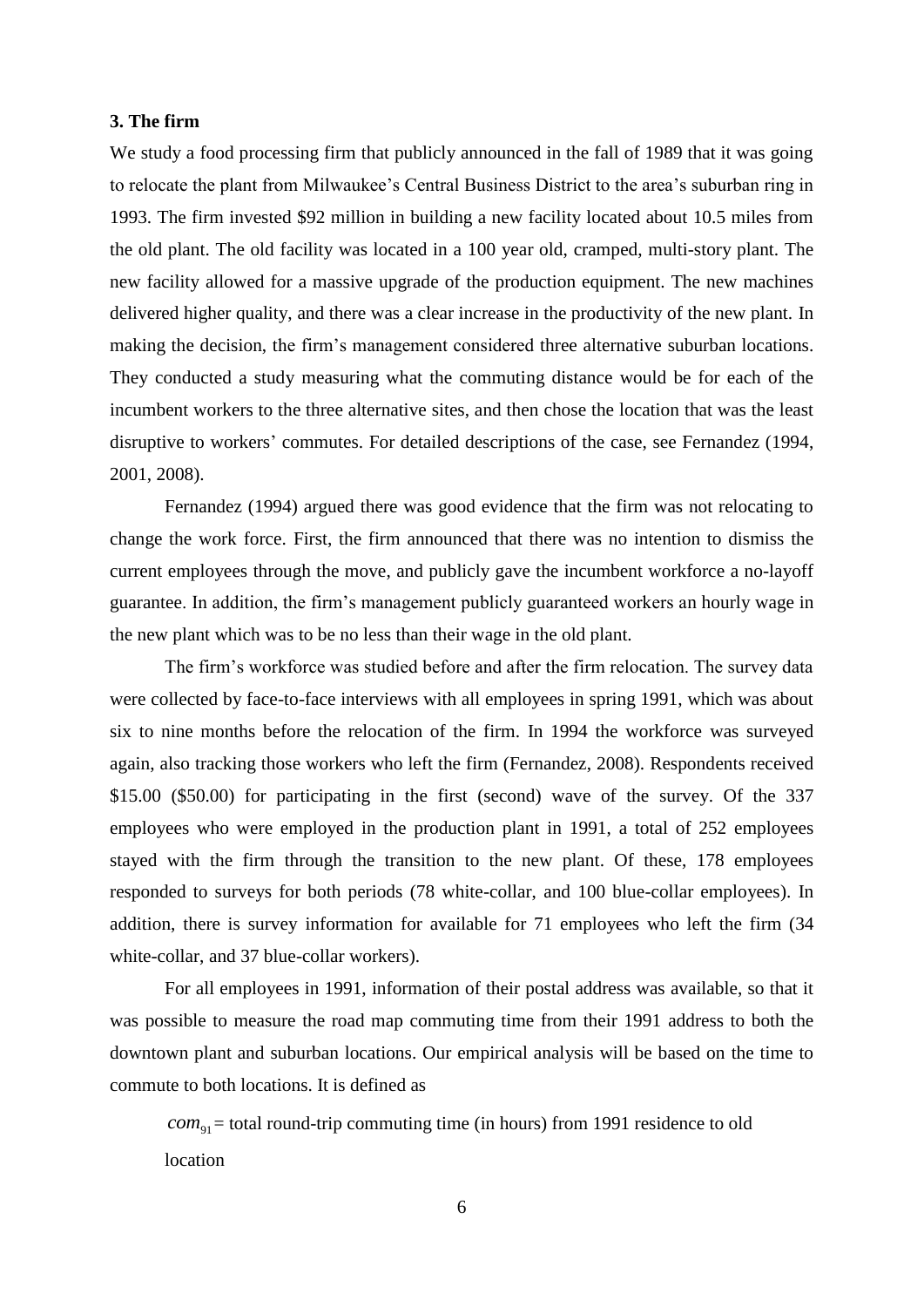$com_{94}$  = total round-trip commuting time (in hours) from 1991 residence to new location

The size of the shock is the difference between *com*<sup>94</sup> and *com*<sup>91</sup> . From the perspective of the worker, there is no additional utility attached to commuting. Of course, the response to the shock could be different across groups of workers. However, the firm did not compensate any (additional) costs of commuting. Neither was there any change of the incentive structure to the employees. All workers came by car in 1994.

Since the employees did not choose the location of the new plant and the relocation decision of the firm was not focused on specific groups of workers either, there is an exogenous source of variation on the commuting distance among the workers. For those who stayed with the firm, 27 workers (15 percent) got a windfall decrease in commuting time, whereas the remaining 151 workers got an increase in commuting time.<sup>7</sup>

Figure 1A – Difference between  $com_{94}$  and  $com_{91}$  (white-collar workers and blue-collar **workers) - Stayers**



1

 $<sup>7</sup>$  For the leavers, 13 workers (18 percent) got a reduction in commute, and 58 workers had an increase</sup> in commuting time.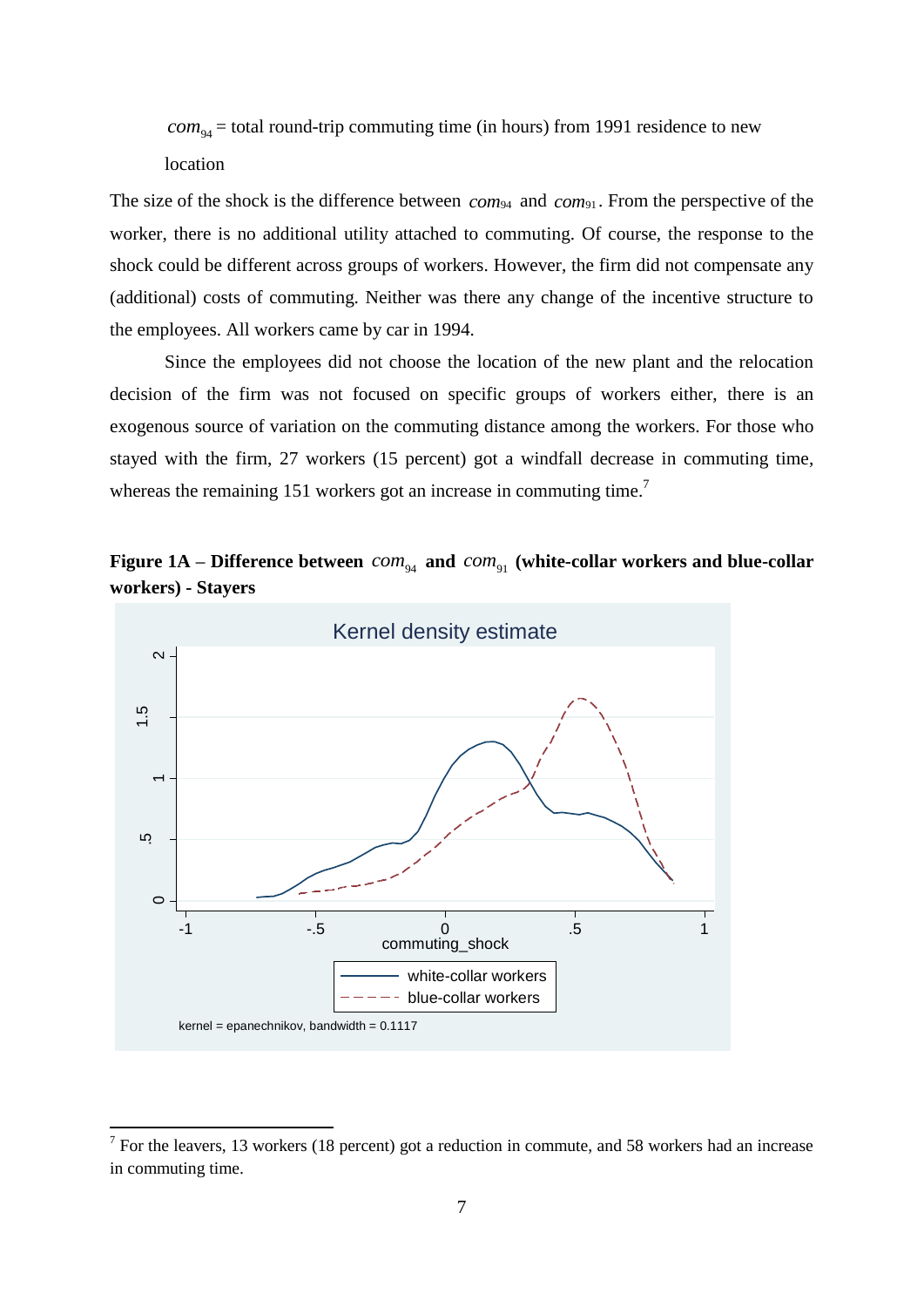Figure 1B – Difference between  $com_{94}$  and  $com_{91}$  (white-collar workers and blue-collar **workers) - Leavers**



Figure 1A shows for the stayers that the increase in commute was more substantial for the blue-collar workers than for the white-collar workers. This finding is corroborated for the leavers in Figure 1B.

The firm had a capital-intensive production process in both locations. Unionized bluecollar workers were operating the machines in various production lines. Absenteeism of these workers was costly to the firm, because replacement workers had to be hired and it could also affect the productivity of the other blue-collar workers because of the interdependencies or complementarity in production. According to the union contract, the blue-collar workers were allowed to be absent from work for funeral leave, personal leave, illness or injury, armed forces, maternity leave, and family and medical leave. For the remaining white-collar workers the consequences of absence did not have an immediate impact on the production process, but they felt the pressure of caught shirking through an employment-at-will contract. Hence, for the white-collar workers, the rules about absence were more flexible and depend on the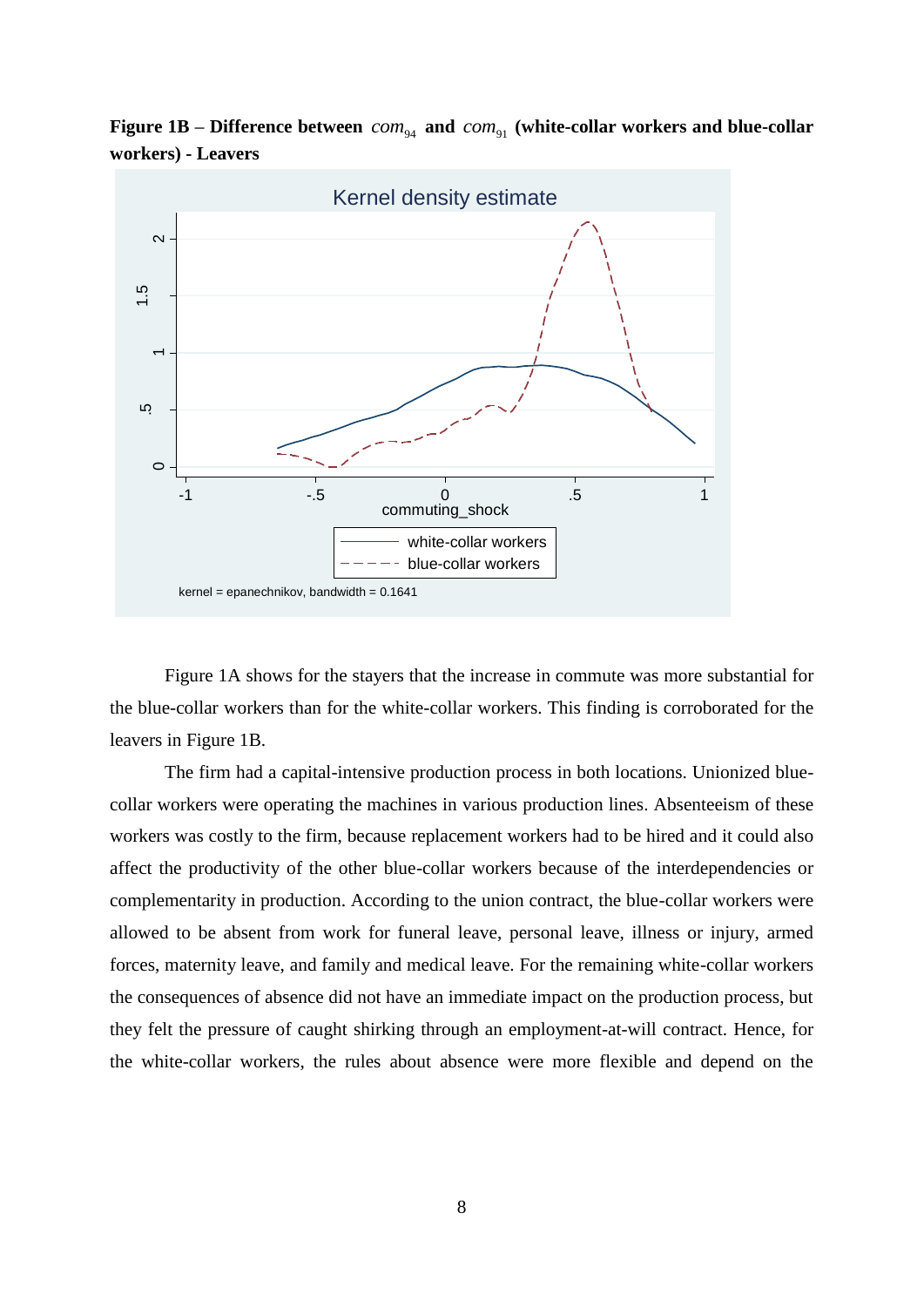supervisor. $8$  For both groups of workers, the firm could not perfectly monitor the validity of absence, so that there was some scope to shirk through workplace absence.

We take absenteeism as a measure of effort, for which we follow a broad literature (Johansson and Palme, 1996; Røed and Fevang, 2007; Ichino and Moretti, 2009; Treble and Barmby, 2011; Ziebarth and Karlsson, 2014). Hours of work is a less suitable measure of effort for this particular firm, because there is hardly any variation in the contractual hours and overtime of work. White-collar workers are expected to work a minimum of 40 hours. They are exempt from overtime regulation, so they can work more on some days and then less on other days.

Absenteeism was asked to the workers in both waves of the survey as: "About how many days would you say that you are *absent* from work during the average month not counting vacations and paid holidays?" Table 1 shows the averages of the key variables before and after the plant relocation, across the categorizations blue-collar/white-collar workers and stayers/leavers. The decline in absence was stronger for the blue-collar workers (from 0.47 to 0.28 days a month) than for white-collar workers (from 0.14 to 0.12 days a month). In terms of the indicator of monthly absence (one if absent on one of the working days of the month), the declines were from 49 to 20 percent (blue-collar workers), and from 23 to 12 percent (white-collar workers), respectively. The average commuting time increased from 0.45 hours (from 1991 residence to old factory) to 0.82 hour (from 1991 residence to new factory) for the blue-collar workers and from 0.74 to 0.94 hour for the white-collar workers. Especially noteworthy for our purposes is the survey question on the worker's outside option.<sup>9</sup> The difficulty of finding a comparable job (on a 10-point Likert scale where 10 is "Very Easy") is on average 3.71 for the blue-collar workers, and 4.77 for the whitecollar workers so that they reported they have a better outside option. These outcomes hardly changed between 1991 and 1994.

 $\overline{a}$ 

<sup>&</sup>lt;sup>8</sup> Note that well after the period of our study, Milwaukee passed paid sick days standards that included paid "safe" days for victims of domestic violence, sexual assault and stalking (National Partnership for Women & Families, 2013).

<sup>&</sup>lt;sup>9</sup> The question was formulated as follows. "On a scale of 1 to 10 where 1 is very easy and 10 is very hard, how easy would it be for you to find another employer located nearby with approximately the same income and fringe benefits as your job at (this firm)?" We reverse coded this question, so that 10 corresponds to a very easy job change. Our reverse coding, which of course does not change the statistical results, leads to an easier interpretation of the coefficient on the outside option.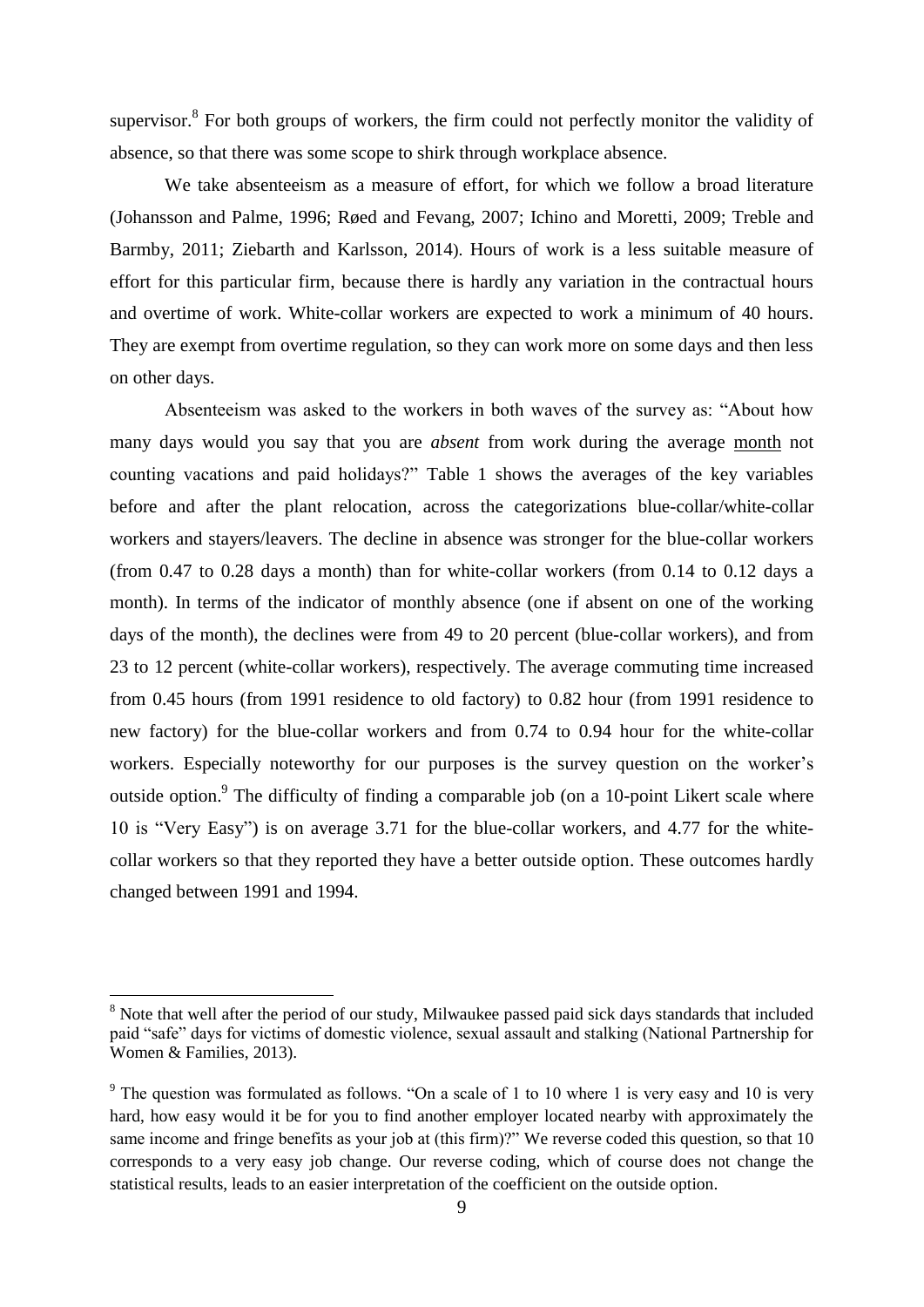|                                                                                    | <b>Stayers</b>   |               | <b>Leavers</b>   |                          |                 |                  |
|------------------------------------------------------------------------------------|------------------|---------------|------------------|--------------------------|-----------------|------------------|
|                                                                                    | mean             | std<br>median |                  |                          | std             | median           |
| <b>Blue-collar workers</b>                                                         |                  |               |                  |                          |                 |                  |
| Absenteeism (in days per month), 1991                                              | 0.47             | 0.67          | $\boldsymbol{0}$ | 0.53                     | 0.85            | $\boldsymbol{0}$ |
| Absenteeism (in days per month), 1994                                              | 0.28             | 0.68          | $\mathbf{0}$     |                          |                 |                  |
| Monthly incidence of absenteeism $(=1)$ , 1991                                     | 0.49             | 0.50          | $\mathbf{0}$     | 0.47                     | 0.51            | $\boldsymbol{0}$ |
| Monthly incidence of absenteeism $(=1)$ , 1994                                     | 0.20             | 0.40          | $\overline{0}$   | $\mathbf{r}$             |                 |                  |
| Road map commuting time to old factory in hours,<br>from 1991 residential location | 0.45             | 0.43          | 0.34             | 0.35                     | 0.35            | 0.23             |
| Road map commuting time to new factory in hours,<br>from 1991 residential location | 0.82             | 0.37          | 0.77             | 0.75                     | 0.28            | 0.75             |
| Age (in years)                                                                     | 37.8             | 9.0           | 36.0             | 39.4                     | 12.8            | 34.0             |
| Tenure (in years)                                                                  | $\overline{9.6}$ | 6.8           | 8.9              | 7.7                      | 8.3             | 4.0              |
| Hourly wage in \$, 1991                                                            | 10.17            | 1.85          | 9.87             | 9.79                     | 1.94            | 9.51             |
| Female $(=1)$                                                                      | 0.35             | 0.48          | $\mathbf{0}$     | 0.32                     | 0.47            | $\boldsymbol{0}$ |
| House move between 1991 and 1994 $(=1)$                                            | 0.43             | 0.50          | $\mathbf{0}$     | 0.65                     | 0.49            | $\mathbf{1}$     |
| Difficulty of finding another job (10 is very easy; 1<br>is very hard), 1991       | 3.71             | 2.50          | 3                | 3.85                     | 2.78            | 3                |
| Difficulty of finding another job (10 is very easy; 1<br>is very hard), 1994       | 3.84             | 2.50          | $\overline{3}$   | $\overline{\phantom{a}}$ |                 |                  |
| Number of observations                                                             |                  | 100           |                  |                          | $\overline{34}$ |                  |
| White-collar workers                                                               |                  |               |                  |                          |                 |                  |
| Absenteeism (in days per month), 1991                                              | 0.14             | 0.34          | $\boldsymbol{0}$ | 0.20                     | 0.33            | $\boldsymbol{0}$ |
| Absenteeism (in days per month), 1994                                              | 0.12             | 0.32          | $\mathbf{0}$     |                          |                 |                  |
| Montly incidence of absenteeism $(=1)$ , 1991                                      | 0.23             | 0.42          | $\boldsymbol{0}$ | 0.32                     | 0.47            | $\overline{0}$   |
| Monthly incidence of absenteeism $(=1)$ , 1994                                     | 0.12             | 0.32          | $\overline{0}$   |                          |                 |                  |
| Commuting time to old factory in hours, from 1991<br>residential location          | 0.74             | 0.51          | 0.66             | 0.73                     | 0.75            | 0.52             |
| Commuting time to new factory, from 1991<br>residential location                   | 0.94             | 0.46          | 0.88             | 0.97                     | 0.57            | 0.85             |
| Age (in years)                                                                     | 39.7             | 9.6           | 39.0             | 37.9                     | 12.4            | 35.0             |
| Tenure (in years)                                                                  | 7.5              | 6.9           | 5.8              | 8.5                      | $10.6\,$        | 3.8              |
| Hourly wage in \$, 1991                                                            | 15.24            | 5.65          | 14.38            | 15.81                    | 8.13            | 13.02            |
| Female $(=1)$                                                                      | 0.37             | 0.49          | $\overline{0}$   | 0.51                     | 0.51            | $\mathbf{1}$     |
| House move between 1991 and 1994 $(=1)$                                            | 0.27             | 0.45          | $\mathbf{0}$     | 0.46                     | 0.51            | $\overline{0}$   |
| Difficulty of finding another job (10 is very easy; 1<br>is very hard), 1991       | 4.77             | 2.21          | 5                | 5.81                     | 2.50            | 5                |
| Difficulty of finding another job (10 is very easy; 1)<br>is very hard), 1994      | 4.36             | 2.30          | $\overline{4}$   | $\overline{\phantom{a}}$ |                 |                  |
| Number of observations                                                             | $\overline{78}$  |               |                  | 37                       |                 |                  |

### **Table 1 – Descriptive statistics for blue-collar and white-collar workers**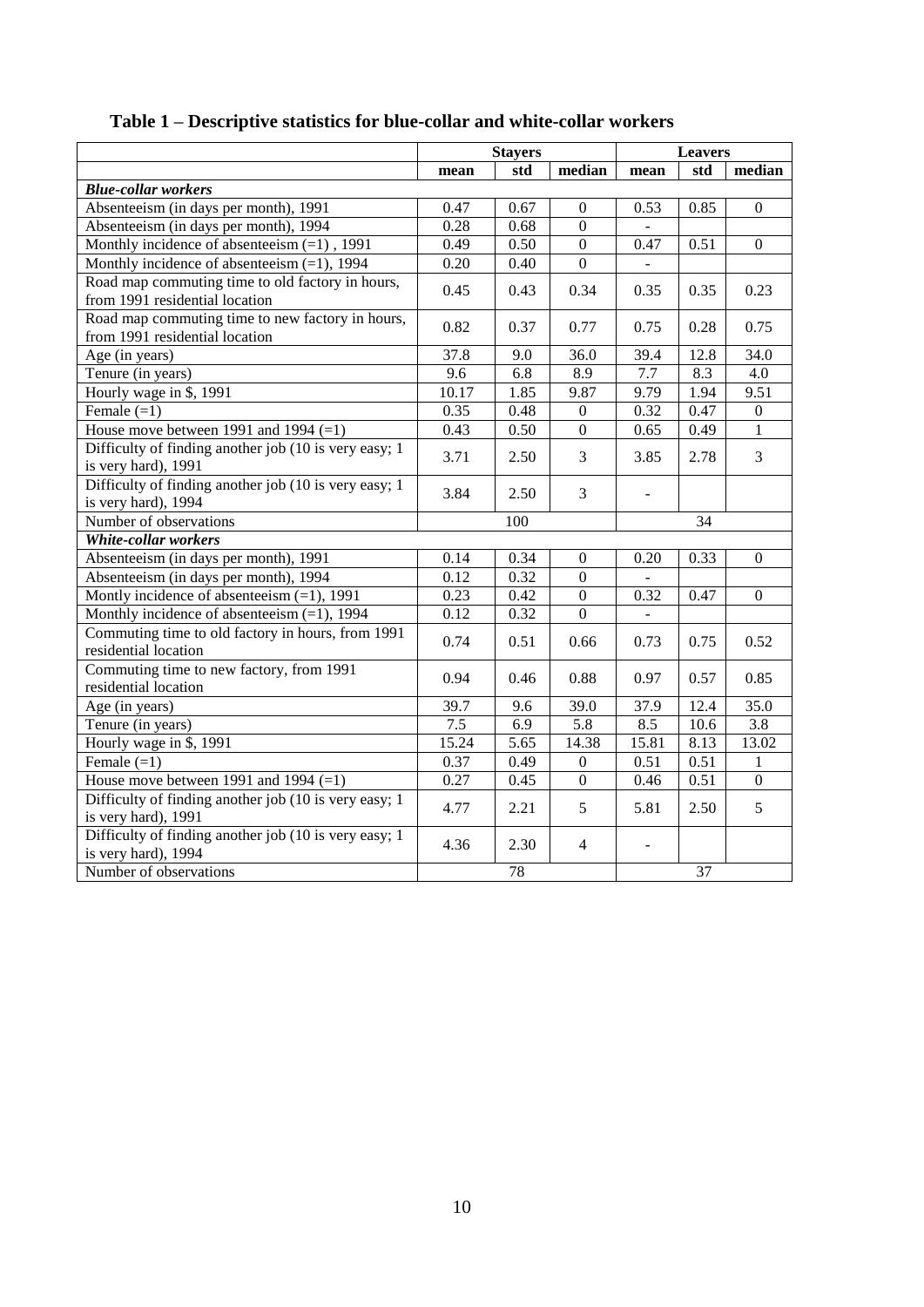| Worker morale question $M1 - MS$ <sup>a)</sup> | <b>Median</b><br>1991 | Mean<br>(sd) | <b>Median</b><br>1994 | Mean<br>(sd) | $I(\rightarrow$ median)<br>1991 | $I(\rightarrow$ median)<br>1994 | $I(\rightarrow$ median)<br>1994 - Sub- |
|------------------------------------------------|-----------------------|--------------|-----------------------|--------------|---------------------------------|---------------------------------|----------------------------------------|
|                                                |                       | 1991         |                       | 1994         |                                 |                                 | selection <sup>b)</sup>                |
| M1: I am willing to work harder than I have    | $\overline{4}$        | 3.80         | $\overline{4}$        | 3.70         | 0.15                            | 0.19                            | 0.63                                   |
| to, to help the company succeed                |                       | (0.84)       |                       | (0.99)       | (0.36)                          | (0.39)                          | (0.49)                                 |
| M2: I feel very little loyalty to the company  | $\overline{4}$        | 3.75         | $\overline{4}$        | 3.62         | 0.16                            | 0.17                            | 0.55                                   |
|                                                |                       | (0.91)       |                       | (1.03)       | (0.37)                          | (0.38)                          | (0.51)                                 |
| M3: I would take almost any job to             | $\overline{2}$        | 2.38         | 2                     | 2.37         | 0.35                            | 0.37                            | 0.58                                   |
| continue working for the company               |                       | (1.01)       |                       | (0.95)       | (0.48)                          | (0.48)                          | (0.50)                                 |
| M4: I am proud to work for the company         | $\overline{4}$        | 3.87         | $\overline{4}$        | 3.78         | 0.19                            | 0.19                            | 0.65                                   |
|                                                |                       | (0.78)       |                       | (0.89)       | (0.39)                          | (0.39)                          | (0.49)                                 |
| M5: Deciding to work for the company was       | $\overline{4}$        | 4.18         | $\overline{4}$        | 4.07         | 0.31                            | 0.31                            | 0.64                                   |
| a real mistake                                 |                       | (0.65)       |                       | (0.85)       | (0.47)                          | (0.47)                          | (0.48)                                 |
| M6: I talk up the company to my friends as     | 4                     | 3.41         | 3                     | 3.25         | 0.13                            | 0.45                            | 0.78                                   |
| a great company to work for                    |                       | (1.03)       |                       | (1.01)       | (0.34)                          | (0.50)                          | (0.42)                                 |
| M7: I really care about the future of the      | 4                     | 4.05         | $\overline{4}$        | 4.02         | 0.25                            | 0.26                            | 0.55                                   |
| company                                        |                       | (0.76)       |                       | (0.84)       | (0.43)                          | (0.44)                          | (0.50)                                 |
| M8: For me this is the best of all possible    | 3                     | 2.93         | 3                     | 2.97         | 0.28                            | 0.31                            | 0.66                                   |
| companies for which to work                    |                       | (0.94)       |                       | (1.00)       | (0.45)                          | (0.47)                          | (0.48)                                 |

**Table 2 - Questions about worker morale, stayers (178 workers)**

a) The highest scale corresponds to the highest morale.  $M1 - MS$  are measures at a scale of 1 (strongly agree) to 5 (strongly agree), for which M2 and M5 are reported in reverse coding.

b) As a fraction of the workers who were above median in 1991.

1

The workers were asked a set of items measuring worker morale in both surveys. They responded to eight questions  $(M1 - M8)$  that were developed by Mowday et al. (1982).<sup>10</sup> See Table 2 for the exact wording of the questions. The eight questions yield internally consistent and highly reliable information on worker morale. First, using all workers in 1991, 25 out of 28 correlations among the responses to these items are positive and statistically different from zero for all pairs of correlations. Second, the reliability of these items is quite high by established psychometric standards (specifically, the standardized Cronbach's alpha is 0.853). Moreover, the response to questions M1-M8 are stable and well-behaved over the two waves of the survey. More specifically, the average values of 1991 and 1994 cannot be distinguished statistically, and the median values are the same for both years. Furthermore, a substantial fraction of workers scored above the median worker morale both in 1994 and in 1991 (see column 7 of Table 2).

 $10$  For questions M2 and M5, we reverse coded the variables such that 5 corresponds to the highest morale.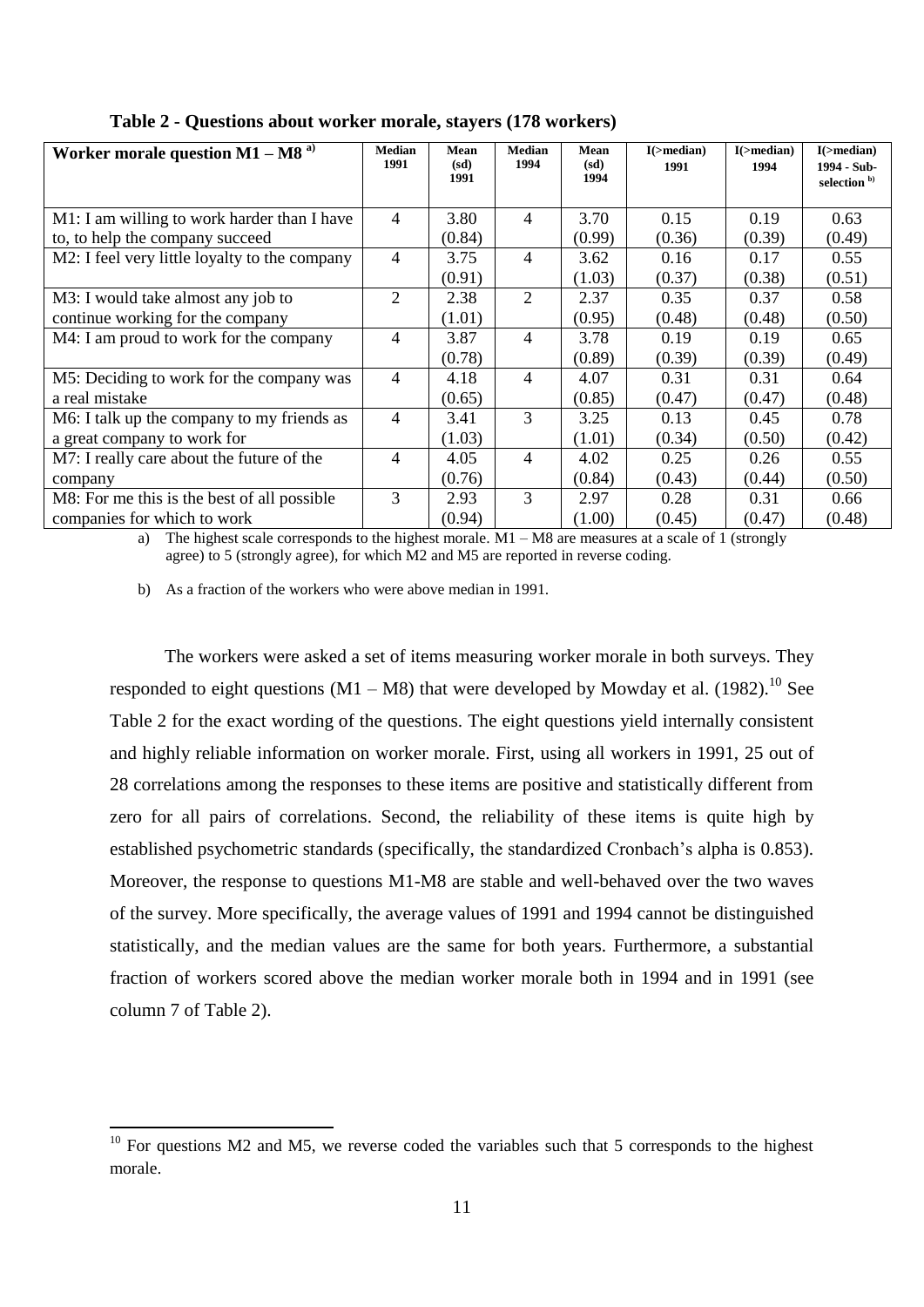#### **4. Identification strategy**

The analysis starts with the empirical analogue of equation (1), in which worker effort is a negative function of the non-pecuniary cost of work. It would give a regression of an indicator of absenteeism (work effort) on commuting time (cost of work). The drawback of such a specification is that the use of information on actual commuting time before and after the plant relocation would lead to inconsistent parameter estimates, because a substantial fraction of workers has moved house between 1991 and 1994 after the plant's relocation (see Table 1). <sup>11</sup> It is possible to evade the issue of endogeneity by using the shock variable *com* , so that commuting time in 1994 is considered from the perspective of the worker's residence in 1991 to the plant's new location. <sup>12</sup> Thus, *com* is an exogenous shock variable – the plant relocation is neither controlled by the worker nor is it focused on specific groups of workers – which is based on a precise measure of commuting time considered from the worker's residence prior to the plant's relocation.<sup>13</sup> As a result, *com* has a zero correlation with the error term of the regression equation, so that the parameter on *com* registers its causal influence on absenteeism. With the inclusion of individual fixed effects, the major variation comes from the commuting distance before and after the relocation. The empirical specification is<br>
(4)  $abs_{ii} = \alpha_i + \beta_i * com_{ii} + \delta_i D94_t + \delta_2 DBlue_i D94_t + u_{ii}$   $t = 91, 94$ 

(4) 
$$
abs_{it} = \alpha_i + \beta_i * com_{it} + \delta_i D94_t + \delta_2 DBlue_i D94_t + u_{it}
$$
  $t = 91, 94$ 

where the dependent variable *abs* is an indicator for absenteeism, which is one if the worker reports absent for one of the working days of a month and zero otherwise. Subscripts *i* and *t* refer to worker and year respectively;  $\alpha_i$  is the unobserved worker-specific effect; *D*94 is an indicator for the year 1994. Equation (4) also includes an interaction term between an indicator for blue-collar worker (*DBlue*) and *D*94. This interaction term allows for any difference in the effect of relocation on absence for the unionized, contract workers versus the salaried workers who are subject to an employment at-will contract.  $u$  is an idiosyncratic error term.

**.** 

 $11$  For this reason, too, we did not apply a dif-in-dif approach.

 $12$  Thus for the workers who moved house after 1991 as a way of absorbing the shock of the firm relocation, absenteeism would be even larger if they had not changed residence. As a result, our test of *com* on absenteeism can be considered as a conservative test.

 $13$  We used round-trip commute time based on road map information estimated from Geographic Information System maps of the Milwaukee area.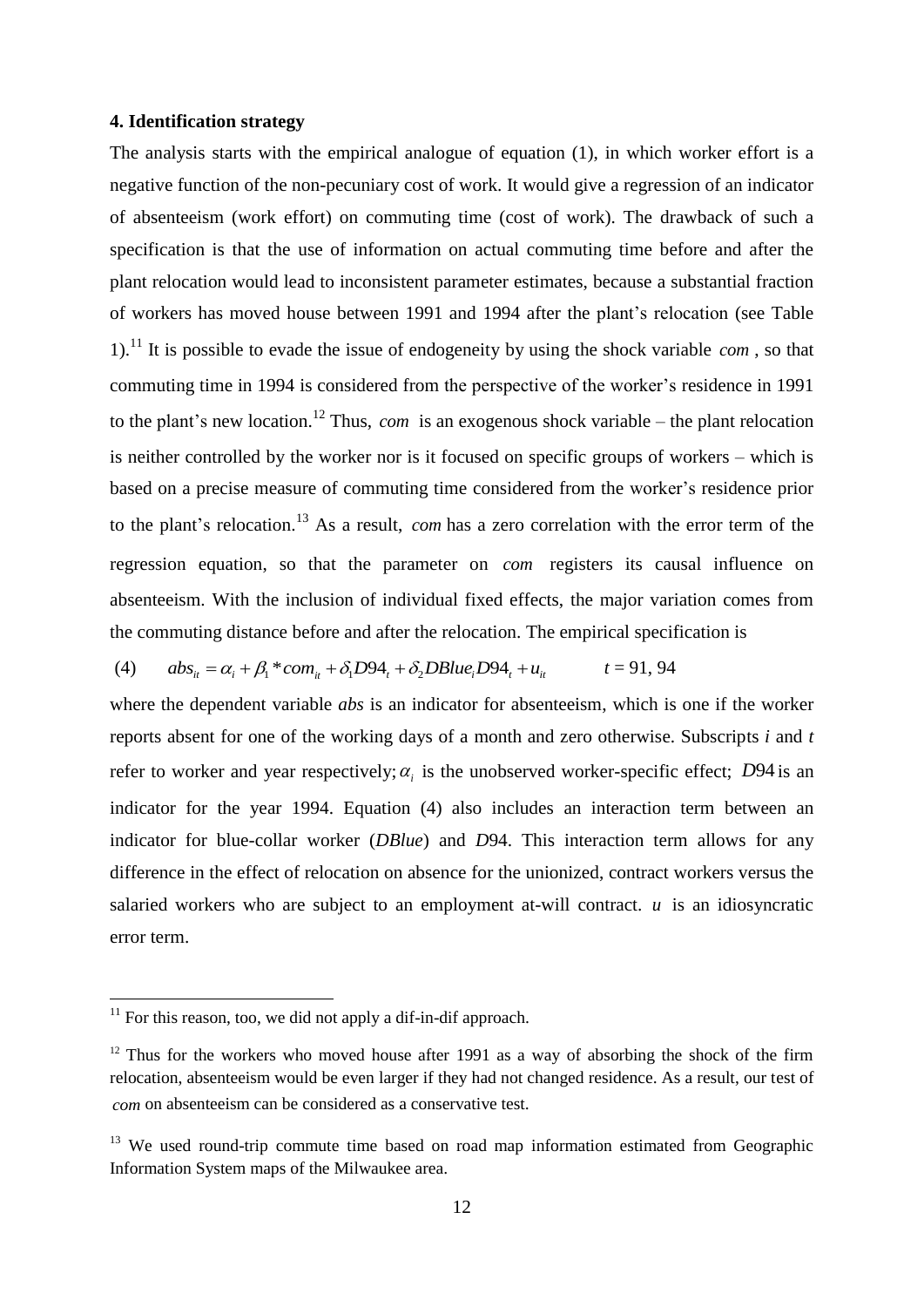Of course, the effect of *com* on absence may be different for different groups of workers. We test for the alternative hypothesis that the effect of *com* on absenteeism differs across workers with different levels of worker morale prior to the change of location. We add three interaction terms between a 0-1 indicator for high morale in 1991 and each of the explanatory variables of equation  $(4)^{14}$ <br>
(5)  $abs_{it} = \alpha_i + \gamma' X_{it} + \delta' D M h i g h_{i,91} X_{it} + v_{it}$ 

(5) 
$$
abs_{it} = \alpha_i + \gamma' X_{it} + \delta' D M h i g h_{i,91} X_{it} + v_{it}
$$
  $t = 91, 94$ 

for which  $X_{it}$  is a vector (*com*<sub>*it*</sub>, D94<sub>*t*</sub>, DBlue<sub>*i*</sub>D94<sub>*t*</sub>). DMhigh is a 0-1 indicator (based on one of the variables of morale M1-M8), which is one if the worker has a value of morale above the median in 1991 (the median values are reported in Table 2).  $\gamma$  and  $\delta$  are vectors of parameters. The implication of the inclusion of *DMhigh* is that the level of morale – ex ante, prior to the plant's relocation – absorbs the positive effect of commuting time (equation (3)). If so, the parameter  $\delta_1$  on the interaction term *DMhigh<sub>i,91</sub> com i<sub>i</sub>* has a negative sign. Equation (5) will be estimated separately for each dimension of work morale (M1-M8).

Equation (5) is based on the assumption that  $DMhigh_{i,91}$  is unrelated to  $com_{94}$ . In other words, there is no relationship between morale in 1991 and the size of the shock in distance (1991 residence to the new location of factory). This assumption can be tested by considering the parameter  $\kappa_1$  of the regression of morale: *i* if  $\pi$  is the interest in the modulum of factory). This assumption can be took<br> *i* in the parameter  $\kappa_1$  of the regression of morale:<br>  $M_{ii} = \lambda_i + \kappa_1 * com_{ii} + \kappa_2 * DOutsidehigh_{ii} + \tau_1 D94_i + \tau_2 DBlue_i D94_i + w_{ii}$ 

(6) 
$$
M_{ii} = \lambda_i + \kappa_1 * com_{ii} + \kappa_2 * DOutsidehigh_{ii} + \tau_1 D94_t + \tau_2 DBlue_i D94_t + w_{ii}
$$

$$
t = 91,94
$$

where the dependent variable *M* is one of the dimensions of morale (M1-M8). It implies that a shock of commuting time does not affect morale  $(K_1 = 0)$ . In addition the indicator variable *DOutsidehigh* measures the quality of the outside option, which is one if the worker reported that he can easily find another job (above the median value). A negative  $\kappa_2$  implies that workers with a better outside option have a lower morale.

 $\overline{a}$ 

 $14$  Equations (5) and (6) are formulated at the level of one of the dimensions of worker morale (M1-M8). For clearness of exposition, the parameters and the error terms of both equations do not include superscripts that refer to M1-M8.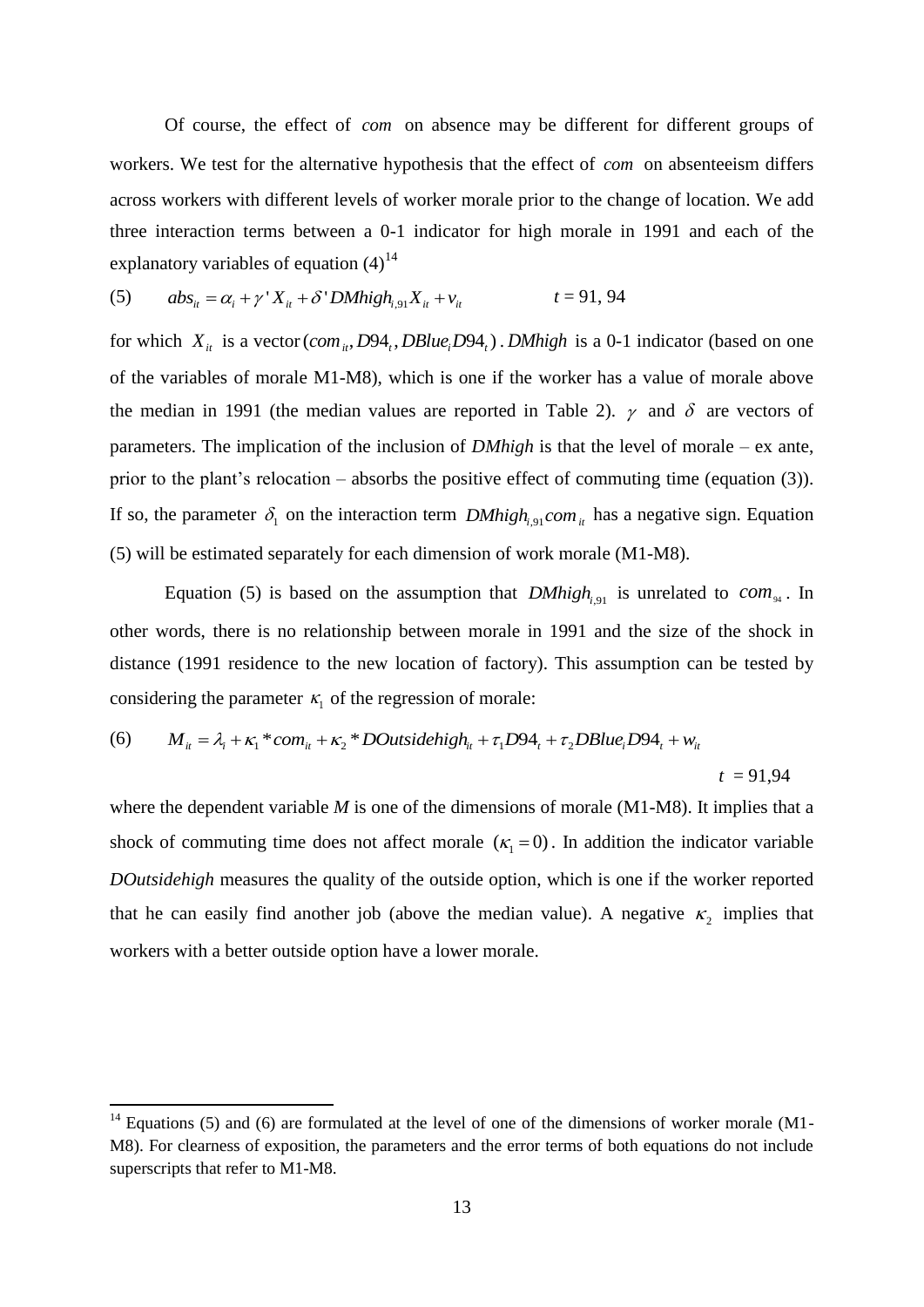|                                      | [1]         | $\mathbf{2}$ |
|--------------------------------------|-------------|--------------|
|                                      | 0.115       | 0.208        |
| com                                  | (0.128)     | (0.127)      |
|                                      | $-0.248***$ | $-0.157***$  |
| D94                                  | (0.046)     | (0.051)      |
| $DBlue*D94$                          |             | $-0.211***$  |
|                                      |             | (0.079)      |
| $\sigma_{\scriptscriptstyle \alpha}$ | 0.348       | 0.381        |
| $\sigma_{\scriptscriptstyle u}$      | 0.383       | 0.377        |
| Number of observations               | 356         | 356          |
| Number of workers                    | 178         | 178          |

**Table 3 – Equation (4) (dependent: 0-1 indicator for monthly absence) a), b)**

a) Fixed-effects LPM. Standard errors clustered on worker reported in parentheses.

b) *com* : road map commuting time from 1991 residence to new or old location. *D*94: indicator for 1994. *DBlue\*D*94: interaction term between indicators for blue-collar worker and 1994.

\*\*\* Statistically significantly different from zero at the .01 level.

#### **5. Estimates**

We estimated equations (4)-(6) as a fixed-effects Linear Probability Model with standard errors that are clustered on worker. The benchmark estimates are based on a sample of 178 workers who were at the firm in both 1991 and 1994. As a measure of commuting time we use commuting time based on road-map distances. In Table 3, we present estimates of equation (4). The effect of commuting time on absenteeism is statistically insignificant at the 10-percent level. Furthermore, the estimated parameters (column 2) imply a decrease of absence of 16 percentage points from 1991 to 1994. For blue-collar workers there was an additional decrease of 21 percentage points. These outcomes are in line with the statistics of Table 1.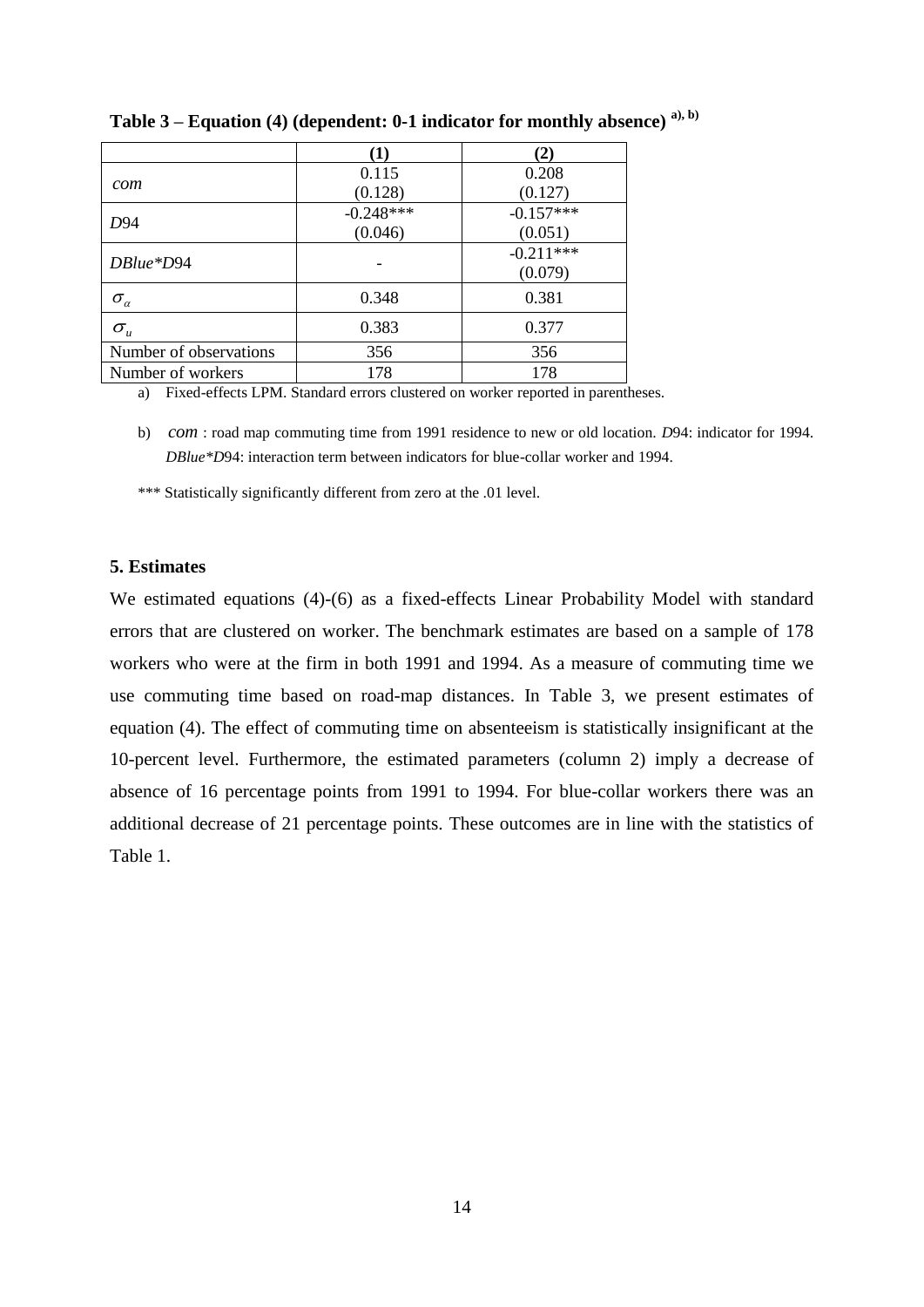|                                                  | Selection of worker morale: median and<br>below in 1991 (low morale) |                                                                        |                        |     | Selection of worker morale: above median in<br>1991 (high morale) |                       |                     |     |  |
|--------------------------------------------------|----------------------------------------------------------------------|------------------------------------------------------------------------|------------------------|-----|-------------------------------------------------------------------|-----------------------|---------------------|-----|--|
| <b>Selection based on</b><br>dimension of worker | Independent variables <sup>c)</sup>                                  |                                                                        |                        |     | Independent variables <sup>c)</sup>                               |                       |                     |     |  |
| morale in 1991 <sup>b)</sup>                     | com                                                                  | D94                                                                    | DBlue*D94              |     | com                                                               | D94                   | DBlue*D94           |     |  |
| M1                                               | $0.281*$<br>(0.144)                                                  | $-0.140**$<br>(0.059)                                                  | $-0.255***$<br>(0.089) | 302 | $-0.112$<br>(0.213)                                               | $-0.164$<br>(0.102)   | $-0.138$<br>(0.216) | 54  |  |
| M <sub>2</sub>                                   | $0.286**$<br>(0.143)                                                 | $-0.162***$<br>(0.063)                                                 | $-0.249***$<br>(0.089) | 298 | $-0.180$<br>(0.180)                                               | $-0.106$<br>(0.076)   | 0.052<br>(0.144)    | 58  |  |
| M <sub>3</sub>                                   | $0.333**$<br>(0.151)                                                 | $-0.155**$<br>(0.061)                                                  | $-0.242**$<br>(0.099)  | 232 | $-0.052$<br>(0.217)                                               | $-0.171*$<br>(0.097)  | $-0.136$<br>(0.126) | 124 |  |
| M4                                               | $0.317**$<br>(0.141)                                                 | $-0.121*$<br>(0.062)                                                   | $-0.281***$<br>(0.086) | 288 | $-0.243$<br>(0.219)                                               | $-0.171**$<br>(0.080) | $-0.192$<br>(0.213) | 68  |  |
| M <sub>5</sub>                                   | $0.284*$<br>(0.162)                                                  | $-0.151**$<br>(0.072)                                                  | $-0.233**$<br>(0.103)  | 244 | 0.045<br>(0.194)                                                  | $-0.136*$<br>(0.076)  | $-0.254$<br>(0.164) | 112 |  |
| M <sub>6</sub>                                   | $0.291**$<br>(0.142)                                                 | $-0.182***$<br>(0.061)                                                 | $-0.232***$<br>(0.088) | 310 | $-0.253$<br>(0.184)                                               | $-0.004$<br>(0.034)   | $-0.030$<br>(0.139) | 46  |  |
| M7                                               | 0.219<br>(0.154)                                                     | $-0.176**$<br>(0.069)                                                  | $-0.220**$<br>(0.100)  | 268 | 0.171<br>(0.220)                                                  | $-0.117*$<br>(0.068)  | $-0.123$<br>(0.157) | 88  |  |
| M8                                               | $0.331**$<br>(0.147)                                                 | $-0.161**$<br>(0.065)                                                  | $-0.278***$<br>(0.092) | 256 | $-0.052$<br>(0.226)                                               | $-0.157**$<br>(0.079) | $-0.056$<br>(0.147) | 100 |  |
| Average of $M1 - M8$                             | $0.337*$<br>(0.173)                                                  | $-0.123$<br>(0.085)<br>$\mathbf{r}$ $\mathbf{r}$ $\mathbf{r}$ $\alpha$ | $-0.318**$<br>(0.118)  | 206 | 0.044<br>(0.167)                                                  | $-0.165**$<br>(0.067) | $-0.085$<br>(0.114) | 150 |  |

#### **Table 4 – Estimates of equation (4) for different selections of worker morale (dependent: 0-1 indicator for monthly absence) a)**

a) Fixed-effects LPM. Standard errors clustered on worker reported in parentheses. Each row reports a separate regression. *N*: number of observations.

b) See Table 2 for the definitions and the 1991-medians of questions M1-M8.

c) See Table 3 for the definitions of the independent variables. Estimated parameter on intercept is not reported.

\*Statistically significantly different from zero at the .10 level; \*\*at the .05 level; \*\*\*at the .01 level.

For each dimension of worker morale (M1-M8), we take sub-selections of workers who had a score either above or equal and below the median value of the specific question of morale in 1991. See the first column of Table 2 for the median of these variables. Table 4 reports the estimated parameters on *com* , *D94*, and *DBlueD*94 for both sub-selections separately (so that the table is based on 16 estimated regression equations). The major finding is that an increase in the estimated commuting time by one hour increased worker absence by 0.2 - 0.3 day per month among workers who previously self-reported lower morale, but such an effect is muted among workers who self-reported high morale. The impression overall is that for low-morale workers, there is a positive effect of commuting time on absence for most of the questions. In contrast, for the group of high-morale workers, there is no effect of commuting time on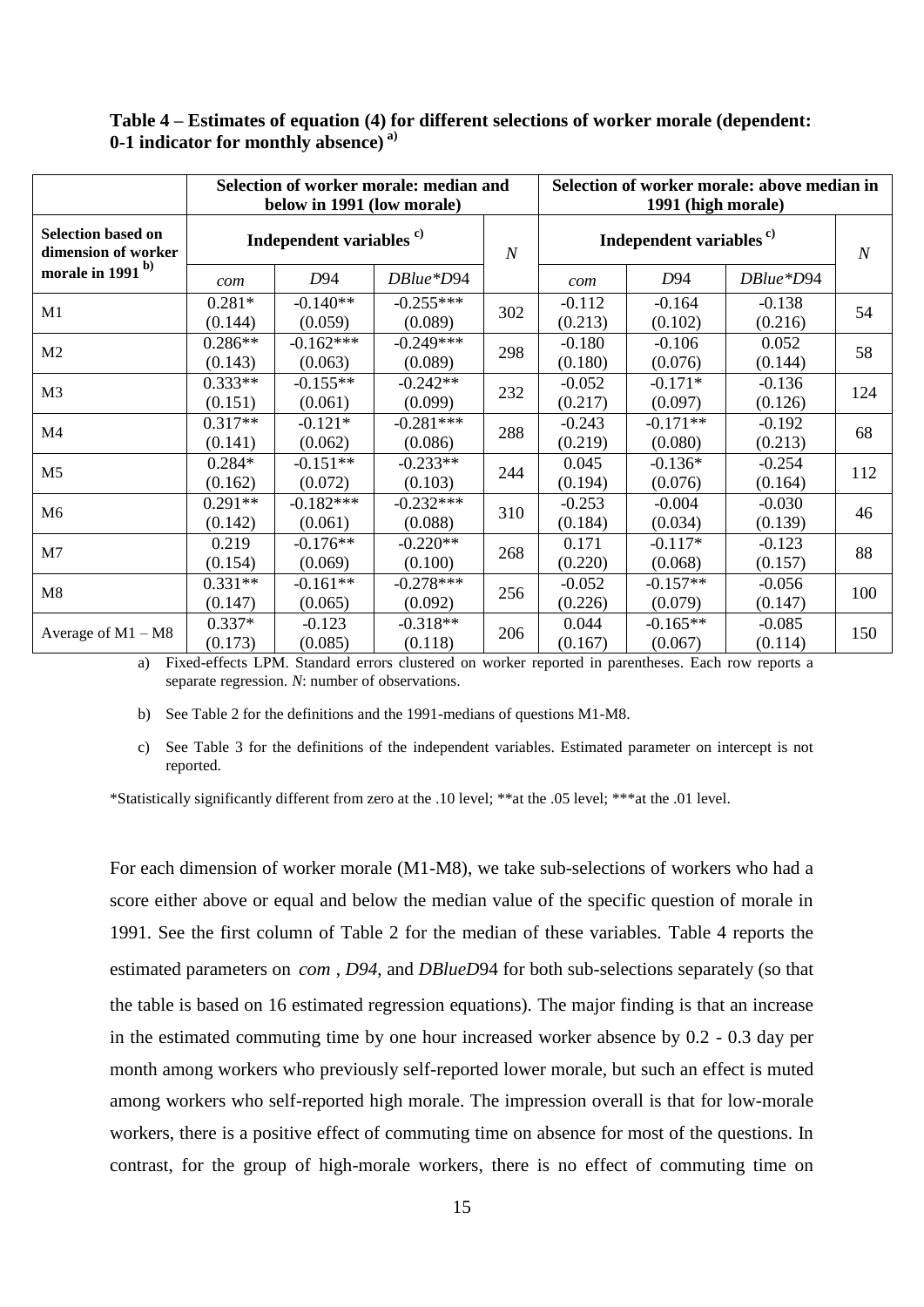absenteeism. The fact that M1-M8 hang together in a valid scale suggests that it would be fine to combine them – the simplest way is a simple average across the eight variables. There is a negative effect of commuting time on absence for the low-morale workers, using the average of M1-M8.

| <b>Dimension of worker morale</b> | <b>Independent variables</b> |           |  |  |  |  |
|-----------------------------------|------------------------------|-----------|--|--|--|--|
| in 1991 $^{\rm b)}$               | $DMhigh*com$                 | com       |  |  |  |  |
|                                   | $-0.392$                     | $0.281*$  |  |  |  |  |
| M1                                | (0.251)                      | (0.144)   |  |  |  |  |
| M <sub>2</sub>                    | $-0.466**$                   | $0.286**$ |  |  |  |  |
|                                   | (0.225)                      | (0.144)   |  |  |  |  |
| M <sub>3</sub>                    | $-0.384$                     | $0.333**$ |  |  |  |  |
|                                   | (0.262)                      | (0.151)   |  |  |  |  |
| M <sub>4</sub>                    | $-0.559**$                   | $0.317**$ |  |  |  |  |
|                                   | (0.256)                      | (0.141)   |  |  |  |  |
| M <sub>5</sub>                    | $-0.239$                     | $0.284*$  |  |  |  |  |
|                                   | (0.251)                      | (0.162)   |  |  |  |  |
| M <sub>6</sub>                    | $-0.543**$                   | $0.291**$ |  |  |  |  |
|                                   | (0.227)                      | (0.143)   |  |  |  |  |
| M7                                | $-0.048$                     | 0.219     |  |  |  |  |
|                                   | (0.265)                      | (0.154)   |  |  |  |  |
| M8                                | $-0.383$                     | $0.331**$ |  |  |  |  |
|                                   | (0.268)                      | (0.148)   |  |  |  |  |
|                                   | $-0.293$                     | $0.337*$  |  |  |  |  |
| Average of $M1 - M8$              | (0.240)                      | (0.173)   |  |  |  |  |

**Table 5 – Estimates of equation (5) for various dimensions of worker morale (dependent: 0-1 indicator for monthly absence) a)**

a) Fixed effects LPM. Standard errors clustered on worker reported in parentheses. Each row contains a separate regression. 356 observations.

c) See Table 2 for the definitions and the 1991-medians of questions M1-M8.

\*Statistically significantly different from zero at the .10 level; \*\*at the .05 level; \*\*\*at the .01 level.

Table 5 reports the estimated parameters of equation (5) for each of the questions of worker morale M1-M8 in 1991. By including the interaction terms with morale, the parameter on commuting time becomes positive and statistically significant from zero for all questions, except for M7. For three out of eight questions of morale (M2, M4, and M6), the interaction term is negative and statistically significant. For the average of M1-M8, the estimate of the parameters on *com* is positive and statistically significant, whereas *DMhigh\* com* is

b) Each regression estimate includes six explanatory variables. Not reported are estimated parameters on intercept, *D*94, *DBlueD*94, interaction terms between 0-1 indicator for high worker morale (*DMHigh*) and D94, and the interaction term between *DMhigh* and *DBlueD*94.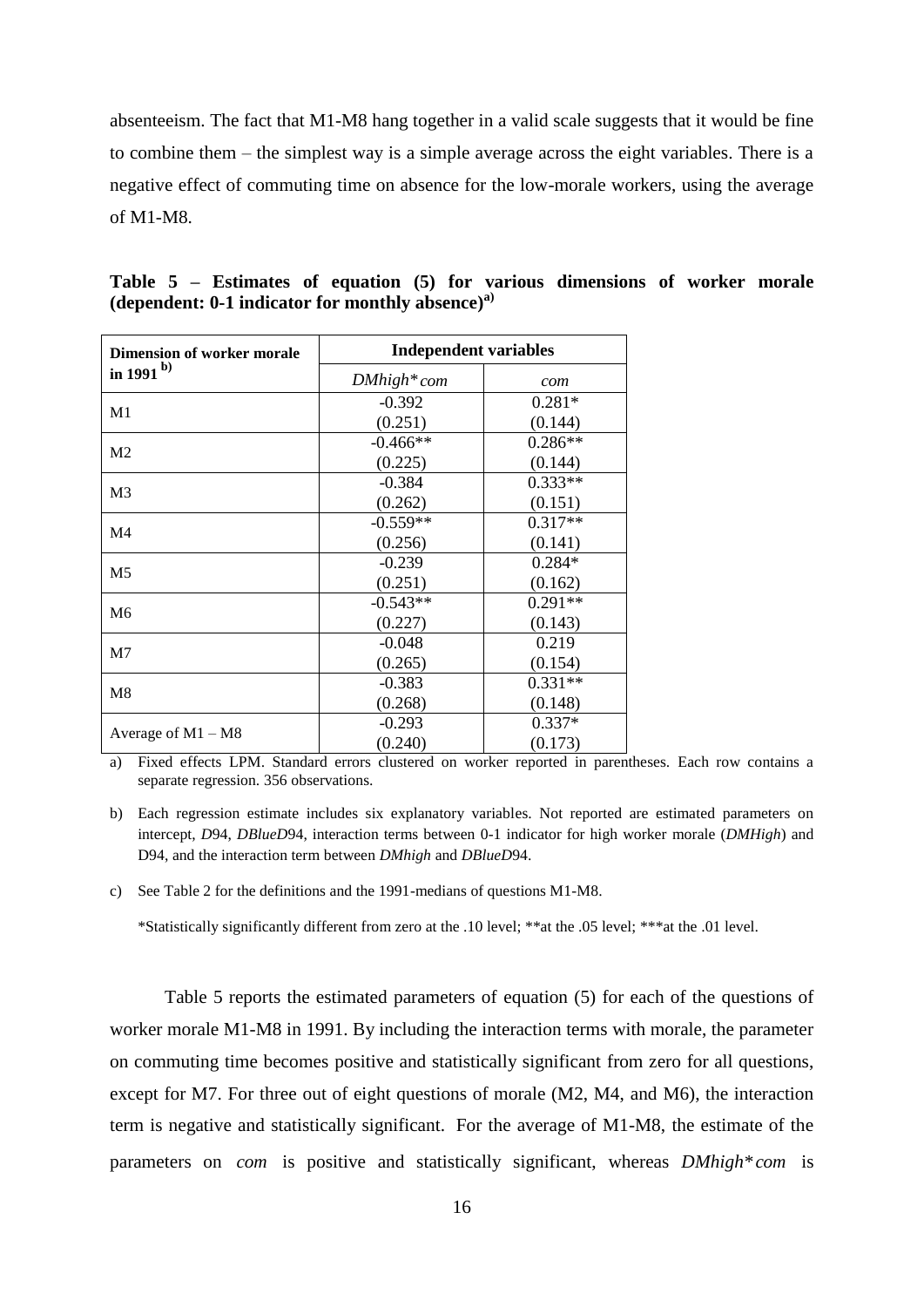statistically insignificant. These estimates too suggest that the effect of commuting time on absenteeism is smaller for workers with high morale prior to the relocation of the firm.

#### **6. Robustness checks**

1

We discuss two robustness checks on the benchmark estimates. A first issue concerns the possible endogeneity and interpretation of the effect of worker morale in equation (5). One could argue that the estimates are affected by the timing of the first interview with the workers. It was held at the moment the pending plant's relocation was known to the workers, so that it may have influenced their worker morale. It means that the negative effect of commute on absence would be correlated with the morale. If this argument were correct, the effect of commuting time *com* on worker morale (equation (6)) would be negative and statistically significant.<sup>15</sup> Another argument against the outcomes of the benchmark estimates is that worker morale reflects the lack of possibilities of the worker in the outside labor market. We check for both possibilities by estimating equation (6). If this argument is right, there would be two testable implications. First, the effect of the outside option on morale (equation (6)) would be statistically significant. And second, the outcomes of equation (5) would also hold true for the interaction with respect to the outside option.

<sup>&</sup>lt;sup>15</sup> There are two additional findings that suggest that a substantial change of morale is unlikely to be associated with the announcement of the firm move. We found no evidence of workers' changing their behavior in the pre-1991 period. First, annual worker turnover did not change between the pre-move period (1989-1991) and the post-move period (1991-1994). Second, for workers who stayed with the firm, household moves were random between 1989 and 1991, whereas household moves were in the 1991 -1994 period were in the direction of the new plant (see Fernandez 2008).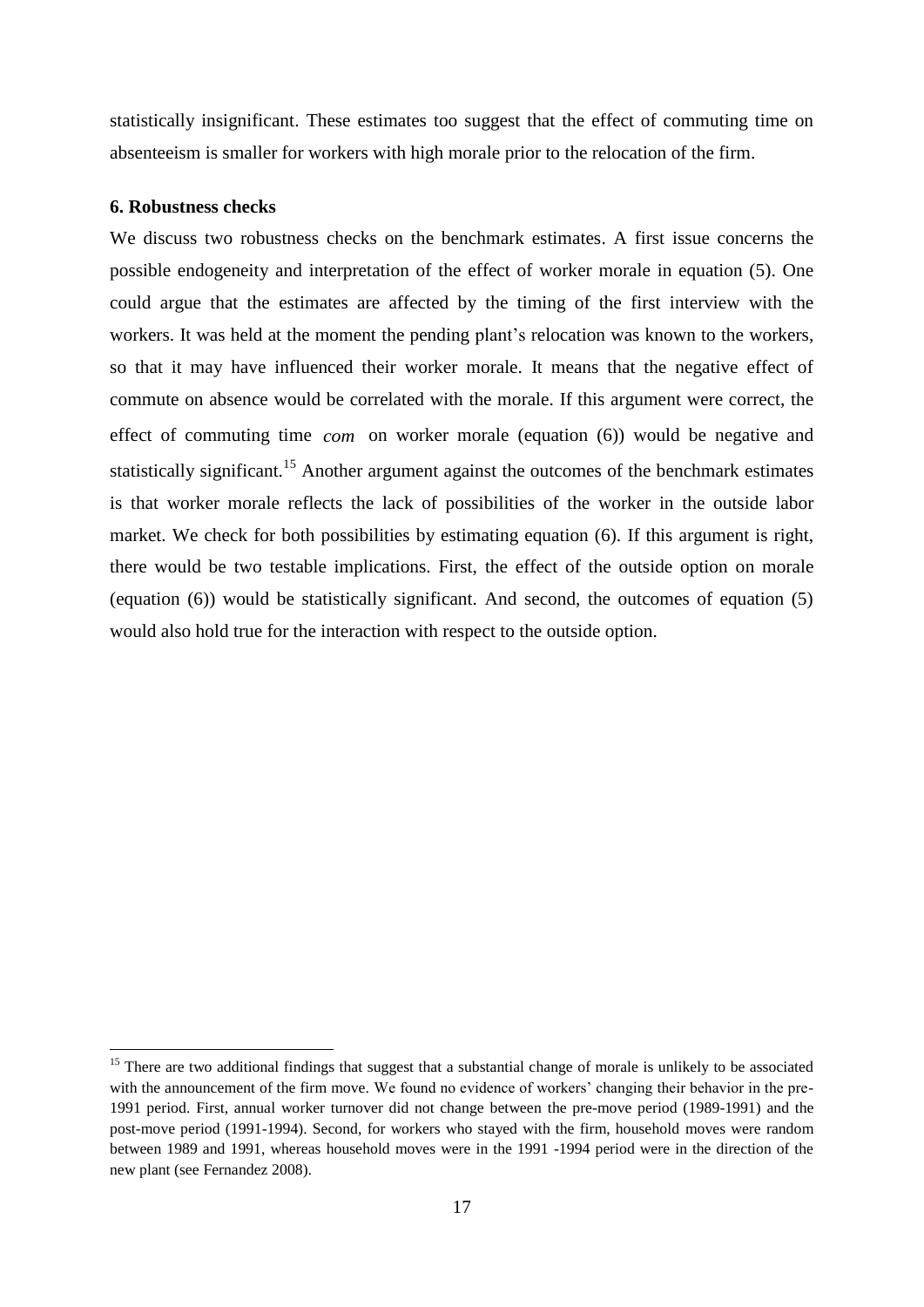|                           | M1         | $\mathbf{M2}$ | $\mathbf{M}3$ | $\mathbf{M}4$ | M <sub>5</sub> | <b>M6</b>  | $\mathbf{M}$ 7 | $\bf M8$    |
|---------------------------|------------|---------------|---------------|---------------|----------------|------------|----------------|-------------|
|                           |            |               |               |               |                |            |                |             |
| com                       | $-0.111$   | $-0.219$      | $-0.024$      | $-0.334*$     | $-0.299$       | 0.054      | $-0.256$       | $-0.144$    |
|                           | (0.237)    | (0.228)       | (0.262)       | (0.185)       | (0.207)        | (0.216)    | (0.187)        | (0.223)     |
| <b>DOutsidehigh</b>       | $-0.044**$ | $-0.024$      | $-0.048*$     | $-0.023$      | $-0.042**$     | $-0.047*$  | $-0.029*$      | $-0.078***$ |
|                           | (0.021)    | (0.031)       | (0.028)       | (0.021)       | (0.021)        | (0.025)    | (0.017)        | (0.023)     |
| D <sub>94</sub>           | $-0.069$   | $-0.077$      | $-0.010$      | 0.006         | $-0.032$       | $-0.171**$ | 0.039          | 0.074       |
|                           | (0.093)    | (0.097)       | (0.113)       | (0.075)       | (0.082)        | (0.076)    | (0.080)        | (0.095)     |
| $\sigma_{\lambda}$        | 0.807      | 0.864         | 0.799         | 0.784         | 0.687          | 0.896      | 0.710          | 0.839       |
| $\sigma_{\rm w}$          | 0.661      | 0.714         | 0.776         | 0.545         | 0.569          | 0.684      | 0.595          | 0.696       |
| Number of<br>observations | 353        | 351           | 353           | 353           | 351            | 351        | 353            | 353         |

**Table 6 – Estimates of equation (6) (dependent: M1-M8)**

a) Fixed-effects LPM. Standard errors clustered on worker reported in parentheses. Each column represent a separate regression equation.

b) See Table 2 for the definitions of M1-M8. See Table 3 for the definitions of *com* and *D*94. *DOutsidehigh<sup>t</sup>* is a 0-1 indicator which is one if difficulty of finding another job is above the median in year  $t$  (1 = easy).

\*Statistically significantly different from zero at the .10 level; \*\*at the .05 level; \*\*\*at the .01 level.

We investigate the validity of this issue by running regressions of different dimensions of morale (equation (6)) for the stayers (see Table 6). There are three results. First, the shock variable has no influence on worker morale for all measures (except for M4, which is significant at the 10-percent level). Furthermore, there was no substantial change of worker morale between the two waves of the study. Both results suggests that endogeneity of worker morale in equation (5) is not an important issue. In addition, the estimates imply that worker morale is negatively correlated with the outside option, and therefore, it would be incorrect to interpret the parameter estimates as a causal effect. We further investigated this interpretation of worker morale by re-estimating equation (5) for workers above (and below) the median value of the outside option prior to the plant relocation. The estimates do not imply any difference in the effect of effect of commuting time on absence. It suggests that although morale is related to the outside option, it cannot explain the difference in effect of the shock variable on absence.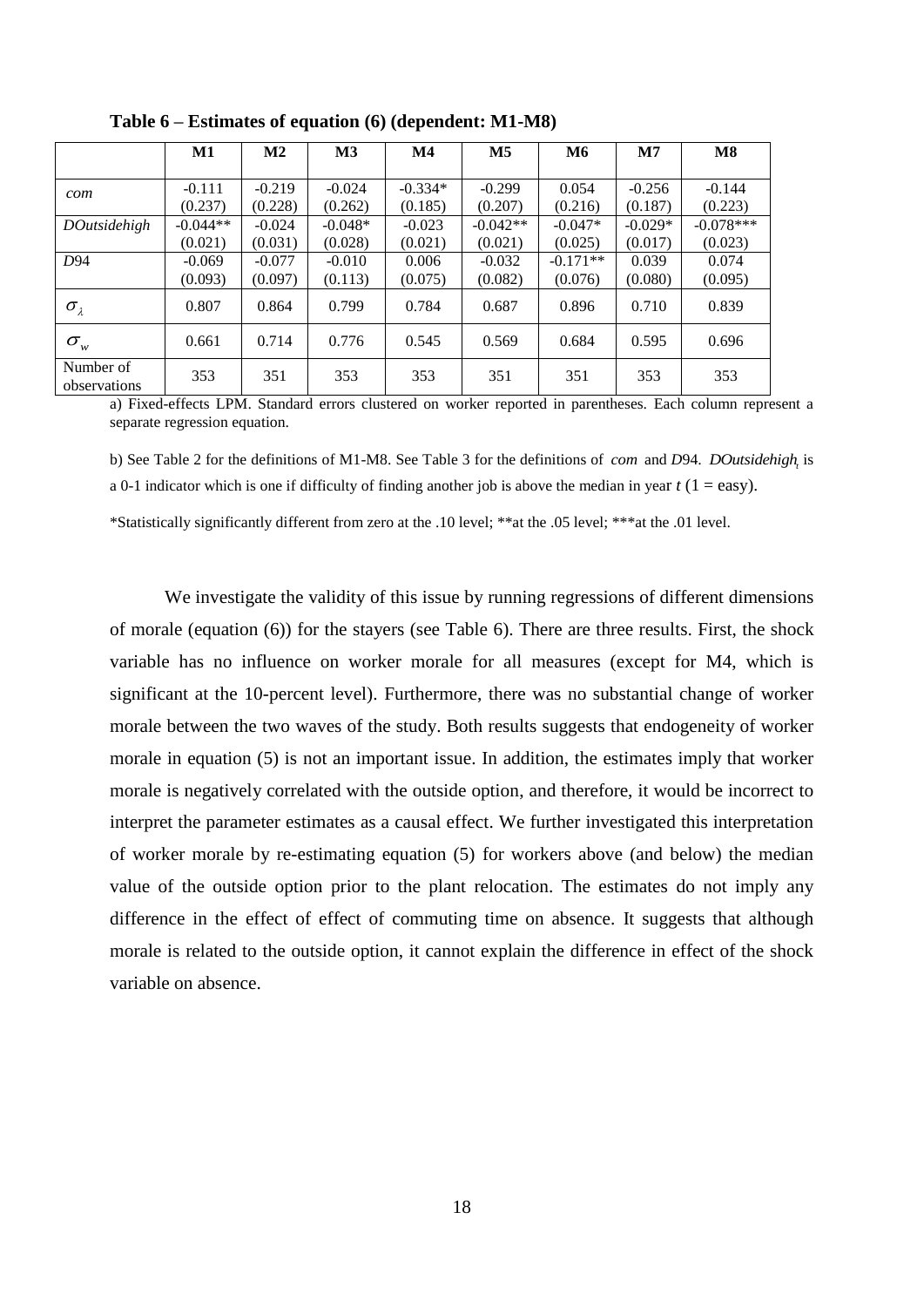| <b>Dimension of worker</b>   | Independent variables <sup>b)</sup> |          |  |  |  |
|------------------------------|-------------------------------------|----------|--|--|--|
| morale in 1991 <sup>b)</sup> | $DMhigh*com$                        | com      |  |  |  |
|                              |                                     | $-0.030$ |  |  |  |
| No DMhigh included           |                                     | (0.064)  |  |  |  |
| M1                           | 0.010                               | $-0.039$ |  |  |  |
|                              | (0.140)                             | (0.073)  |  |  |  |
| M <sub>2</sub>               | $-0.241**$                          | 0.023    |  |  |  |
|                              | (0.118)                             | (0.074)  |  |  |  |
| M <sub>3</sub>               | $-0.327*$                           | $-0.006$ |  |  |  |
|                              | (0.194)                             | (0.067)  |  |  |  |
|                              | $-0.212*$                           | 0.015    |  |  |  |
| M <sub>4</sub>               | (0.121)                             | (0.074)  |  |  |  |
|                              | $-0.042$                            | $-0.012$ |  |  |  |
| M <sub>5</sub>               | (0.118)                             | (0.091)  |  |  |  |
| M <sub>6</sub>               | 0.095                               | $-0.034$ |  |  |  |
|                              | (0.320)                             | (0.065)  |  |  |  |
| M <sub>7</sub>               | $-0.137$                            | 0.011    |  |  |  |
|                              | (0.145)                             | (0.075)  |  |  |  |
| M8                           | $-0.195*$                           | 0.017    |  |  |  |
|                              | (0.111)                             | (0.076)  |  |  |  |
|                              | $-0.304**$                          | 0.068    |  |  |  |
| Average of $M1 - M8$         | (0.119)                             | (0.082)  |  |  |  |

**Table 7 – Estimates of leave equation for various dimensions of worker morale (dependent: 0-1 indicator for leaver) a)**

a) Robust standard errors in parentheses. Dependent: 0-1 indicator which is one if the worker left the firm between 1991 and 1994. Each row reports a separate regression. 268 observations.

b) See Table 3 for the definition of *com* . *DMHigh* is 0-1 indicator for high worker morale. The table does not report the estimated parameters on the intercept, indicator for blue-collar worker, and *Dmhigh*.

\*Statistically significantly different from zero at the .10 level; \*\*at the .05 level.

A second issue with the benchmark estimates is that the effect of commute on absenteeism is for the stayers only, so that the response is considered at the intensive margin of workers effort. We broaden this effect to the leavers (effort at the extensive margin) by regressing an indicator of leaving the firm on the interaction of morale and the commuting shock. Although the specification does not include fixed effects, the commuting time variable *com* is not correlated to the error term of the regression equation. Table 7 reports the regression results of the separation equation for the various dimensions of morale (M1-M8). The estimated parameter on the interaction term of morale and the shock variable is statistically significant for four out of eight regressions (M2, M3, M4, M8). Furthermore the average of these four morale indicators gives a negative and statistically significant interaction term. It suggests that workers with high morale are less inclined to leave the firm if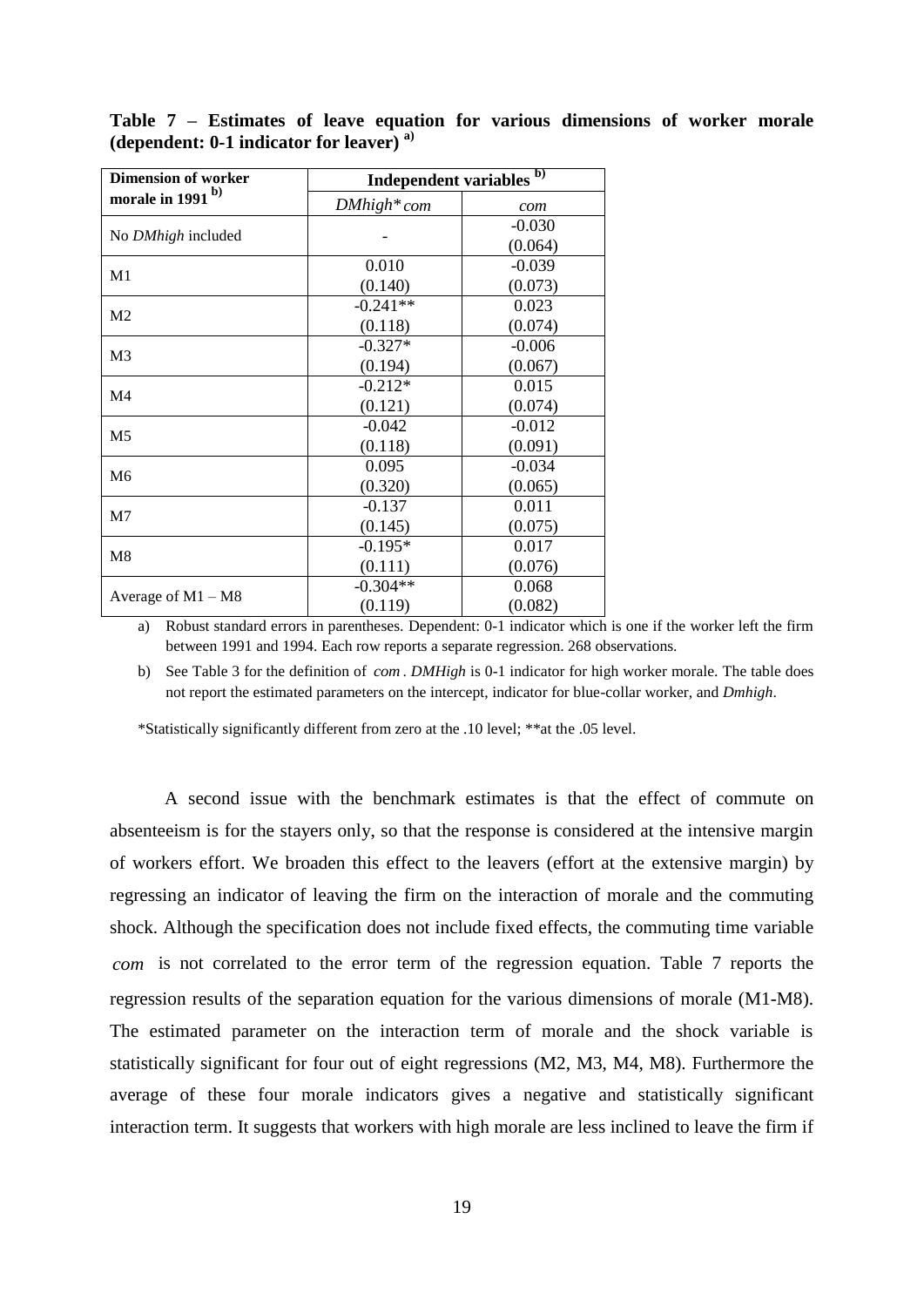they experience an unfavorable shock of commuting time. Hence, the benchmark estimates can be interpreted as a lower bound of the total effect at the intensive and extensive margin.

#### **7. Conclusion**

Using a natural experiment design, we provided estimates of the causal effect of an exogenous shock of commuting distance – a measure of non-pecuniary cost of work – on worker effort. Our estimates render new insights of its interaction with worker morale, which opens avenues for further research. Our main conclusions are threefold.

First, the estimates indicate the negative effect is stronger for workers with low morale prior to the shock, whereas it is reduced to zero for high-morale workers. This empirical outcome is consistent with the theoretical framework that was formulated by Akerlof and Yellen (1990). It bolsters the case made by Fehr and Falk (1999) and Fehr and Gächter (2002) about the importance of morale for short-run relationships in experimental settings Furthermore, it generalizes previous empirical studies in which worker morale was represented by worker reciprocity during adverse circumstances (Lee and Rupp, 2007). The empirical outcome implies that worker morale cushions the effect of adverse shocks to the worker's non-pecuniary cost of work on their work performance. A question for further research is whether this outcome can be generalized to a system of financial incentives. Although the effect of negative financial incentives on work performance in the workplace has been widely analyzed, there is no empirical investigation about its interaction with worker morale.

Second, an important issue that results from our estimates is how firms can strengthen worker morale. One could argue that a higher wage – and thus a weaker outside option – would reinforce worker morale, because it would exacerbate the negative financial consequences of a possible dismissal. Indeed, our fixed-effects estimates indicate a negative relation between worker morale and the worker's value of the outside option. However, our estimates also indicated that the outcome of the shock of commuting distance on work effort is irrespective of the value of the outside option, so that there is no indication that our major result is due to the influence of the outside option. Our result that worker morale did not change across time for the stayers raises the question of how firms can influence morale, and how costly it is to increase worker morale. Are there any specific stages of the work career in which it is more effective to influence worker morale, for instance during the probationary period (Akerlof and Kranton, 2005)?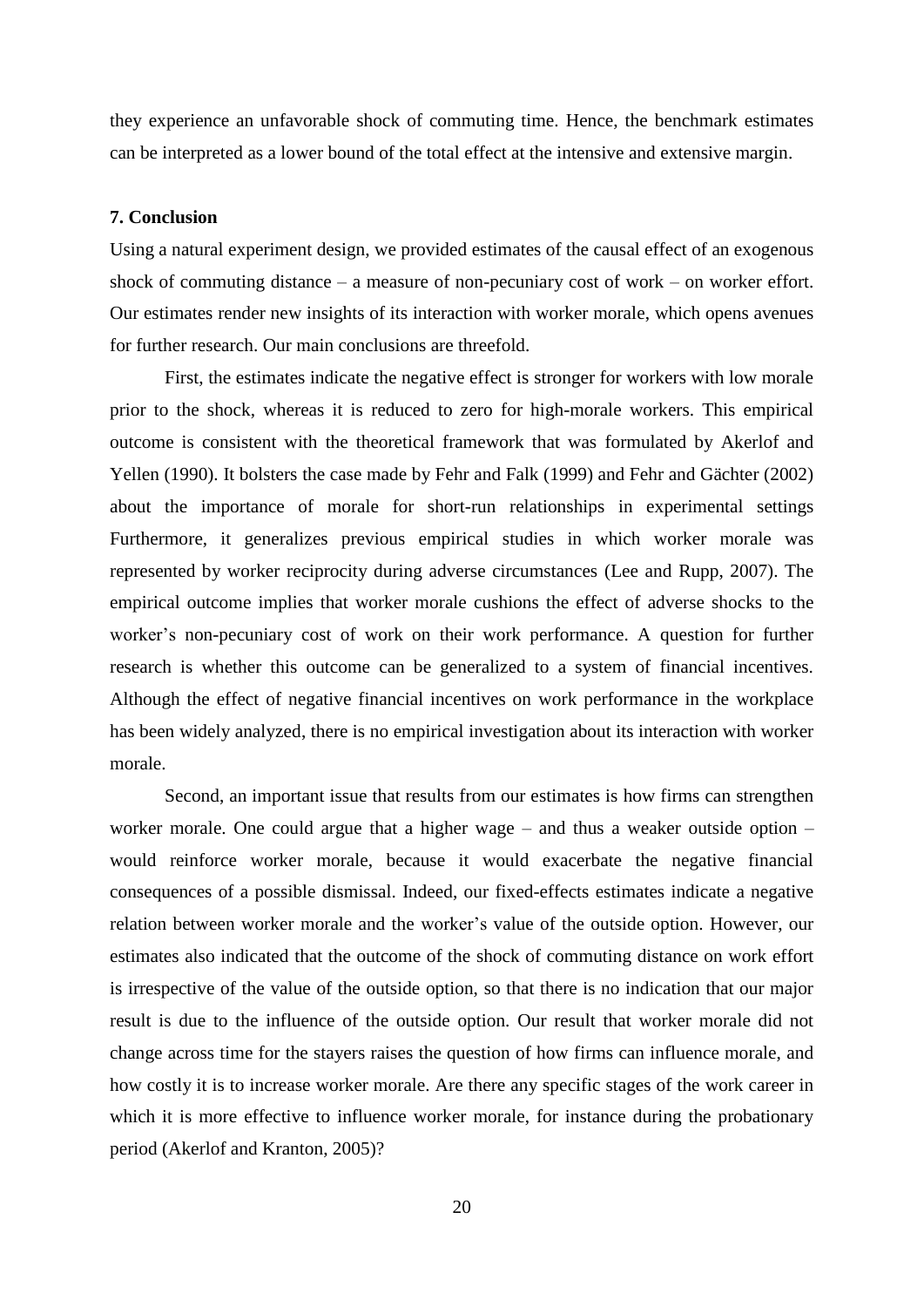Third, in our analysis, work performance is the sum of effort at the extensive margin (the decision of leaving the firm) and effort the intensive margin (the decision to report absent for the stayers). So far, most of the empirical analysis on work performance consider both types of effort from an isolated perspective (Manning, 2003; Treble and Barmby, 2011). Our estimates imply that worker morale cushions the effect of commute for both types of effort. It gives indirect evidence that the firm gets high-morale stayers to weather unforeseen shocks. Because high-morale stayers have a lower incidence of absence, it results in a separating equilibrium. This outcome indicates that worker morale may provide an interaction between effort at the intensive margin (absence) and the extensive margin (resignations).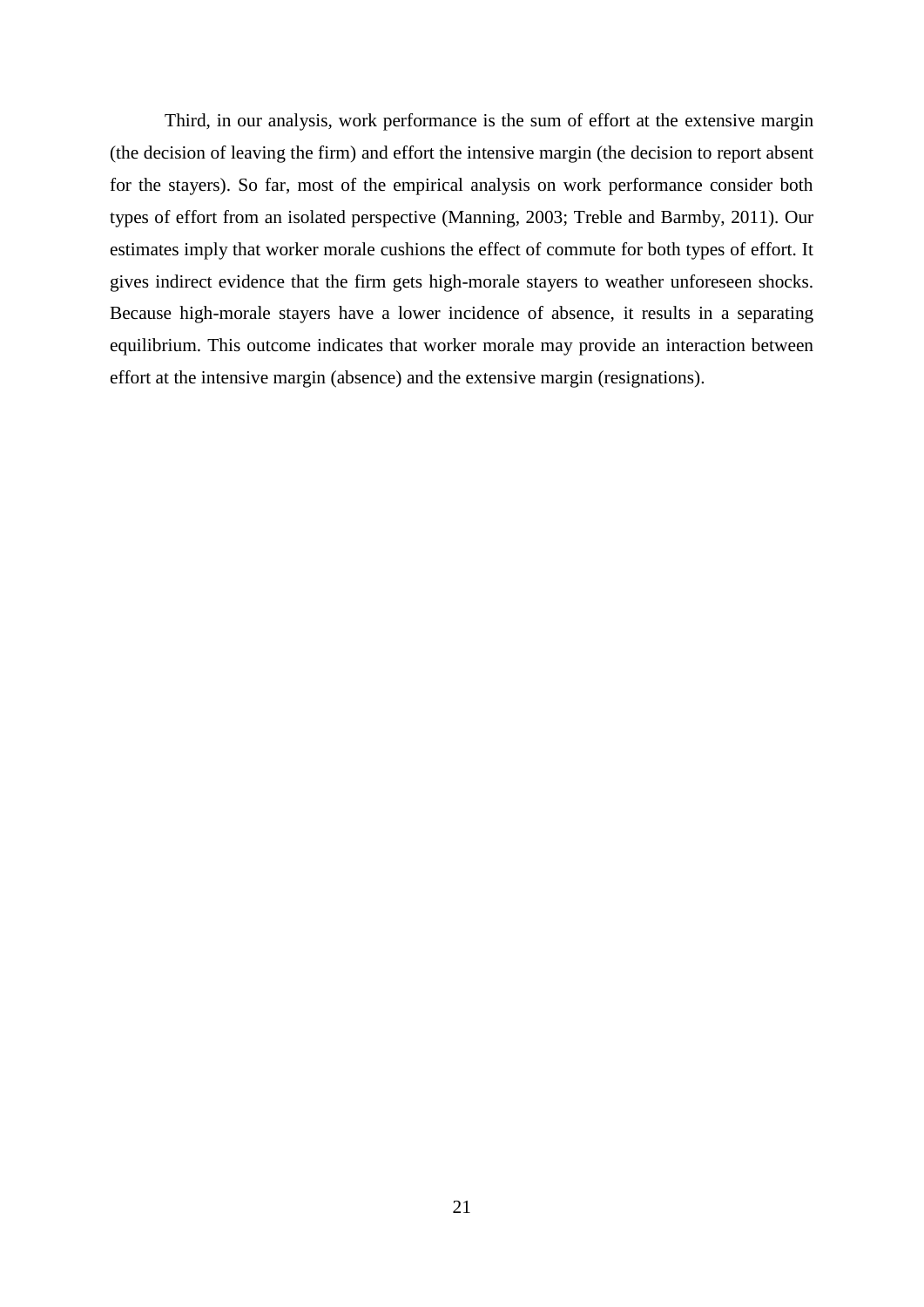#### **References**

Akerlof, G.A. (1982), "Labor Contracts as Partial Gift Exchange," *Quarterly Journal of Economics*, vol. 97 (4), pp. 543-569.

Akerlof, G.A. and J.L. Yellen (1990), "The Fair Wage-Effort Hypothesis and Unemployment," *Quarterly Journal of Economics,* vol. 105 (2), pp. 255-283.

Akerlof, G.A and R.E. Kranton (2005), "Identity and the Economics of Organizations," *Journal of Economic Perspectives*, vol. 19 (1), pp. 9-32.

Allen, S.G. (1981), "An Empirical Model of Work Attendance," *Review of Economics and Statistics*, vol. 63 (1), pp. 77-87.

Arai, M. and P.S. Thoursie (2005), "Incentives and Selection in Cyclical Absenteeism", *Labour Economics*, 12 (2), pp. 269-280.

Barmby, T., Orme, C., and J. Treble (1991), "Worker Absenteeism: An Analysis Using Microdata", *Economic Journal*, vol. 101 (405), pp. 214-229.

Bewley, T.F. (1998), "Why not Cut Pay?," *European Economic Review*, vol. 42, pp. 459-490.

Bewley, T.F. (1999), *Why Wages Don't Fall During a Recession*," Harvard University Press.

Bolton, P. (1990), "Renegotiation and the Dynamics of Contract Design," *European Economic Review*, vol. 34, pp. 303-310.

Campbell, C.M. and K.S. Kamlani (1997), "The Reasons For Wage Rigidity: Evidence From A Survey Of Firms," *Quarterly Journal of Economics*, vol. 112 (3), pp. 759-789.

Cohn, A., Fehr, E., Herrmann, B, and F. Schneider (2011), "Social Comparison in the Workplace: Evidence from a Field Experiment," IZA DP No. 5550.

Fehr, E. and A. Falk (1999), "Wage Rigidity in a Competitive Incomplete Contract Market," *Journal of Political Economy*, vol. 107 (1), pp. 106-134.

Fehr, E. and S. Gächter (2000), "Fairness and Retaliation: The Economics of Reciprocity," *Journal of Economic Perspectives*, vol. 14 (3), pp. 159-181.

Fernandez, R.M. (1994), "Race, Space, and Job Accessibility: Evidence from a Plant Relocation," *Economic Geography,* vol. 70 (4), pp. 390-416*.*

Fernandez, R.M. (2001)*,* "Skill-Biased Technological Change and Wage Inequality: Evidence from a Plant Retooling," *American Journal of Sociology*, vol. 107 (2), pp. 273-320.

Fernandez, R.M. (2008)*,* "Race, Spatial Mismatch, and Job Accessibility: Evidence from a Plant Relocation," *Social Science Research*, vol. 37 (3), pp. 953-975.

Fernandez, R.M. (2004), "Space in the Study of Labor Markets," *Annual Review of Sociology*  30: 545-569.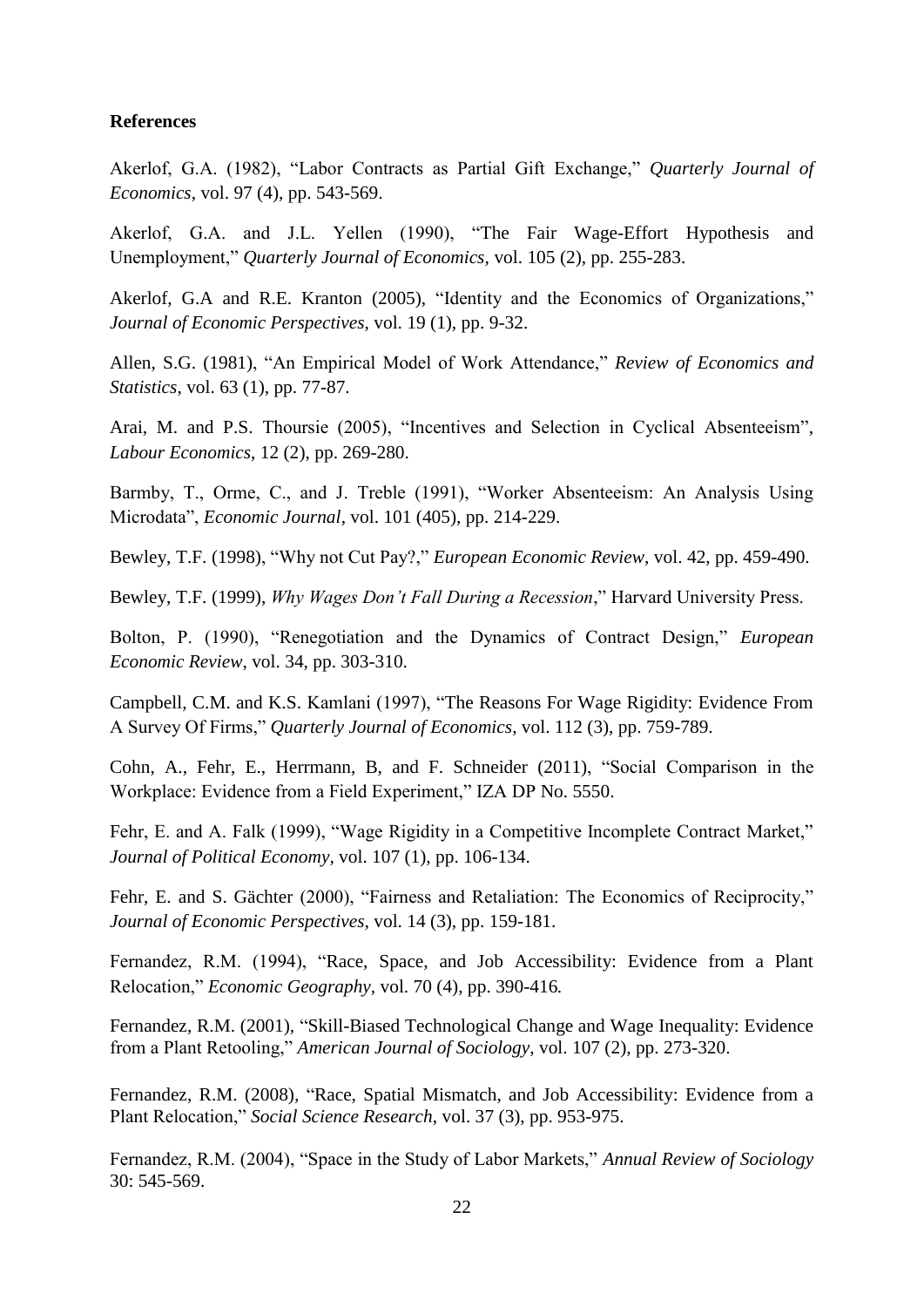Hirschmann, A.O. (1970), *Exit, Voice, and Loyalty: Responses to Decline in Firms, Organizations, and States*. Harvard University Press.

Hassink, W.H.J. and P. Koning (2009), "Do Financial Bonuses Reduce Employee Absenteeism? Evidence from a Lottery," *Industrial and Labor Relations Review*, (2009), vol. 62 (3), pp. 327-342.

Ichino, A. and E. Moretti (2009). Biological gender differences, absenteeism and the earning gap. *American Economic Journal: Applied Economics*, Vol. 1 (1), 183-218.

Ichino, A. and R. Riphahn (2005), "The Effect of Employment Protection on Worker Effort: A Comparison of Absenteeism During and After Probation," *Journal of the European Economic Association*, vol. 3 (1), pp. 120-143.

Johansson, P., and M. Palme (1996), "Do economic incentives affect work absence? empirical evidence using Swedish micro data," *Journal of Public Economics*, vol. 59 (2), pp. 195-218.

Kandel, E. and E.P. Lazear (1992), "Peer Pressure and Partnerships," *Journal of Political Economy*, vol. 100 (4), pp. 801-817.

Kube, S., Maréchal, M.A. and C. Puppe (2012), "The Currency of Reciprocity - Gift-Exchange in the Workplace," *American Economic Review*, vol. 102, pp. 1644-1662.

Lee, D. and N.G. Rupp (2007), "Retracting a Gift: How Does Employee Effort Respond to Wage Reductions?," *Journal of Labor Economics*, vol. 25 (4), pp. 725-761.

Manning, A. (2003), *Monopsony in motion: Imperfect competition in labor markets*. Princeton, NJ: Princeton University Press.

Mowday, R.T., L.W. Porter and R.M. Steers. (1982), *Employee-Organization Linkages: The Psychology of Commitment, Absenteeism, and Turnover.* San Diego, CA.: Academic Press.

National Partnership for Women & Families (2013), Tracking document. State and Local Action on Paid Sick Days.

O'Reilly, C.A. and J. Pfeffer (2000), *Hidden Value: How Great Companies Achieve Extraordinary Results with Ordinary People*, Harvard Business School Press.

Pfeffer, J. (1994), *Competitive Advantage Through People: Unleashing the Power of the Work Force*, Harvard Business School Press.

\_\_\_\_\_. 1998. *The Human Equation*, Harvard Business School Press.

Podsakoff, Ph.M, MacKenzie, Sc.B., Beth Paine, J, and Bachrach, D.G. (2000), "Organizational Citizenship Behaviors: A Critical Review of the Theoretical and Empirical Literature and Suggestions for Future Research*" Journal of Management*, vol. 26 (3), pp. 513-563.